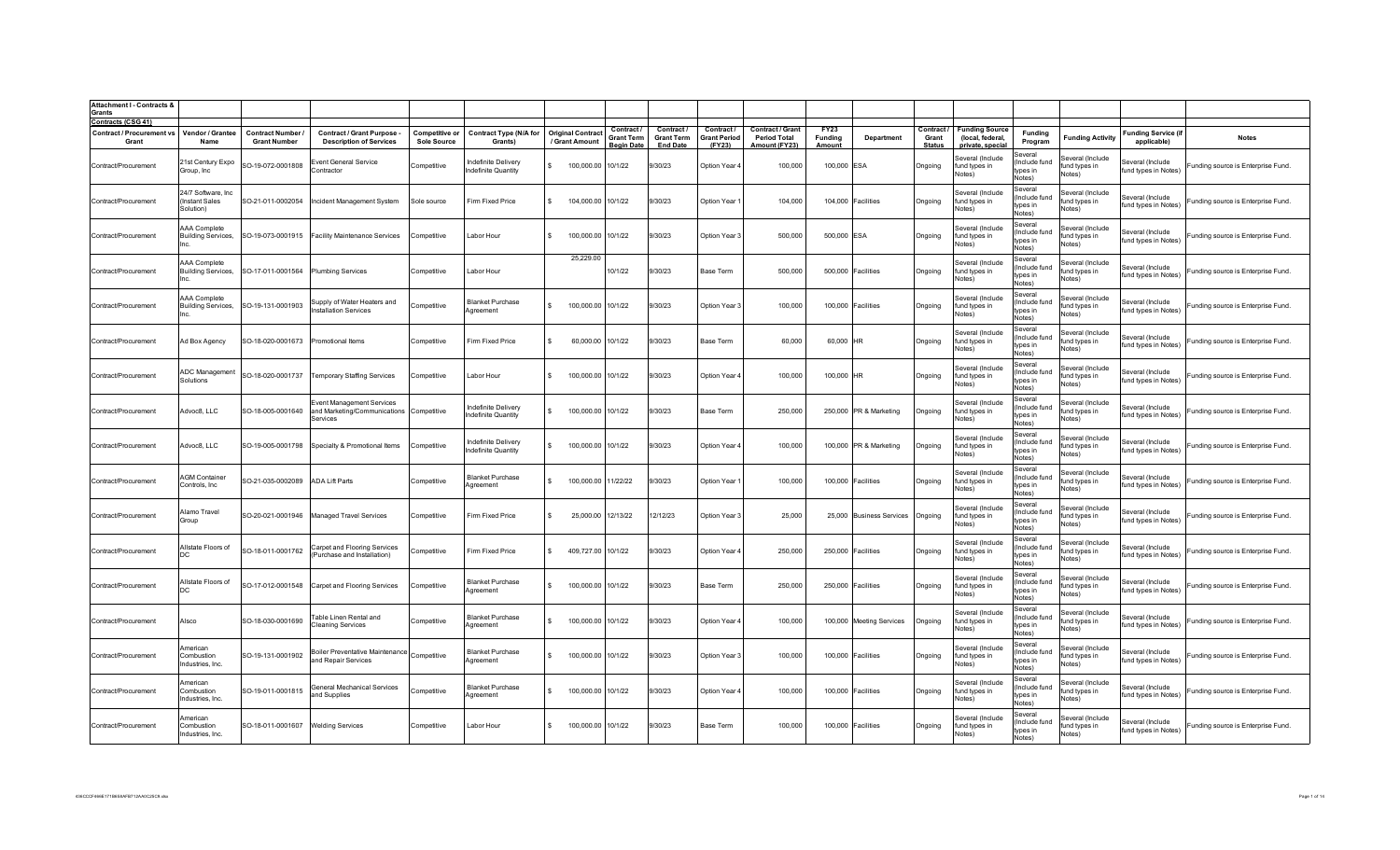| <b>Attachment I - Contracts &amp;</b><br><b>Grants</b>                 |                                                |                                               |                                                                                           |                                             |                                            |                                            |                                                    |                                                  |                                             |                                                                 |                           |                                    |                                      |                                                               |                                                |                                             |                                           |                                    |
|------------------------------------------------------------------------|------------------------------------------------|-----------------------------------------------|-------------------------------------------------------------------------------------------|---------------------------------------------|--------------------------------------------|--------------------------------------------|----------------------------------------------------|--------------------------------------------------|---------------------------------------------|-----------------------------------------------------------------|---------------------------|------------------------------------|--------------------------------------|---------------------------------------------------------------|------------------------------------------------|---------------------------------------------|-------------------------------------------|------------------------------------|
| <b>Contracts (CSG 41)</b><br><b>Contract / Procurement vs</b><br>Grant | Vendor / Grantee<br>Name                       | <b>Contract Number</b><br><b>Grant Number</b> | Contract / Grant Purpose -<br><b>Description of Services</b>                              | <b>Competitive or</b><br><b>Sole Source</b> | <b>Contract Type (N/A for</b><br>Grants)   | <b>Original Contract</b><br>/ Grant Amount | Contract<br><b>Grant Term</b><br><b>Begin Date</b> | Contract<br><b>Grant Term</b><br><b>End Date</b> | Contract /<br><b>Grant Period</b><br>(FY23) | <b>Contract / Grant</b><br><b>Period Total</b><br>Amount (FY23) | FY23<br>Funding<br>Amount | <b>Department</b>                  | Contract /<br>Grant<br><b>Status</b> | <b>Funding Source</b><br>(local, federal,<br>private, special | Funding<br>Program                             | <b>Funding Activity</b>                     | <b>Funding Service (if</b><br>applicable) | <b>Notes</b>                       |
| Contract/Procurement                                                   | Annie's Hardware,<br>LLC                       | SO-19-011-0001776                             | Electrical Equipment, Parts and<br>Supplies                                               | Competitive                                 | <b>Blanket Purchase</b><br>Agreement       | 100,000.00 10/1/22                         |                                                    | 9/30/23                                          | Option Year 4                               | 100,000                                                         |                           | 100,000 Facilities                 | Ongoing                              | Several (Include<br>und types in<br>Notes)                    | Several<br>(Include fund<br>types in<br>Notes) | Several (Include<br>fund types in<br>Notes) | Several (Include<br>fund types in Notes)  | Funding source is Enterprise Fund. |
| Contract/Procurement                                                   | Annie's Hardware,<br>LLC.                      | SO-18-014-0001597                             | <b>Hardware Supplies</b>                                                                  | Competitive                                 | <b>Blanket Purchase</b><br>Aareement       | 100,000.00 10/1/22                         |                                                    | 9/30/23                                          | Base Term                                   | 100,000                                                         |                           | 100,000 Facilities                 | Ongoing                              | Several (Include<br>fund types in<br>Votes)                   | Several<br>(Include fund<br>tvnes in<br>Notes) | Several (Include<br>fund types in<br>Notes) | Several (Include<br>fund types in Notes)  | Funding source is Enterprise Fund. |
| Contract/Procurement                                                   | Aon Risk Services,<br>Inc of Washington<br>DC. | SO-18-004-0001682                             | Risk Management Insurance<br><b>Brokerage Consulting Services</b>                         | Competitive                                 | Firm Fixed Price                           | 194,000.00 1/1/22<br>$\mathbb{R}$          |                                                    | 12/31/23                                         | Base Term                                   | 225,000                                                         |                           | 225,000 General Counsel            | Ongoing                              | Several (Include<br>fund types in<br>Notes)                   | Several<br>(Include fund<br>tvpes in<br>Notes) | Several (Include<br>fund types in<br>Votes) | Several (Include<br>fund types in Notes)  | Funding source is Enterprise Fund. |
| Contract/Procurement                                                   | Application<br>Software<br>Technology          | SO-18-023-0001739                             | <b>General Ledger Account</b><br>Reconciliation Software and<br>Services                  | Competitive                                 | Firm Fixed Price                           | 12,000.00                                  | 10/1/22                                            | 9/30/23                                          | Option Year                                 | 12,000                                                          |                           | 12,000 FMD - Finance               | Ongoing                              | Several (Include<br>und types in<br>Notes)                    | Several<br>Include fund<br>tvpes in<br>Notes)  | Several (Include<br>fund types in<br>Notes) | Several (Include<br>fund types in Notes)  | Funding source is Enterprise Fund  |
| Contract/Procurement                                                   | Aquavere                                       | SO-19-131-0001906                             | Water Coolers and Associated<br>Products                                                  | Competitive                                 | <b>Blanket Purchase</b><br>Agreement       | 50,000.00                                  | 10/1/22                                            | 9/30/23                                          | Option Year                                 | 50,000                                                          |                           | 50,000 Meeting Services            | Ongoing                              | Several (Include<br>fund types in<br>Notes)                   | Several<br>(Include fund<br>types in<br>Notes) | Several (Include<br>fund types in<br>Notes) | Several (Include<br>fund types in Notes)  | Funding source is Enterprise Fund. |
| Contract/Procurement                                                   | Aquicore                                       |                                               | SO-17-011-0001600 Submetering Services                                                    | Competitive                                 | Firm Fixed Price                           | 70,000.00                                  | 10/1/22                                            | 9/30/23                                          | Base Term                                   | 250,000                                                         |                           | 250,000 Facilities                 | Ongoing                              | Several (Include<br>fund types in<br>Notes)                   | Several<br>(Include fund<br>tvpes in<br>Notes) | Several (Include<br>fund types in<br>Notes) | Several (Include<br>fund types in Notes)  | Funding source is Enterprise Fund. |
| Contract/Procurement                                                   | Aramark Services<br>(3118)                     | SO-19-033-0001910                             | Food and Beverage Services<br>Agreement ESA                                               | Competitive                                 | Cost Sharing                               | 100,000.00 9/1/22<br>$\mathbf{S}$          |                                                    | 8/31/23                                          | Option Year 4                               | 100.000                                                         | 100,000 ESA               |                                    | Ongoing                              | Several (Include<br>fund types in<br>Notes)                   | Several<br>Include fund<br>tvnes in<br>Notes)  | Several (Include<br>fund types in<br>Notes) | Several (Include<br>fund types in Notes)  | Funding source is Enterprise Fund. |
| Contract/Procurement                                                   | Aramark Services<br>(3118)                     | SO-19-007-0001912                             | Food and Beverage Services<br>Agreement (WEWCC)                                           | Competitive                                 | Cost Sharing                               | 250,000.00 2/6/19                          |                                                    | 12/31/29                                         | Base Term<br>(10 years) -<br>Year 3         | 200,000                                                         | 200,000                   | Convention<br>Management           | Ongoing                              | Several (Include<br>fund types in<br>Notes)                   | Several<br>Include fund<br>tvpes in<br>Notes)  | Several (Include<br>fund types in<br>Notes) | everal (Include<br>fund types in Notes)   | Funding source is Enterprise Fund. |
| Contract/Procurement                                                   | Aramark Sports<br>LLC                          | SO-15-030-0001049                             | <b>Housekeeping Service</b>                                                               | Competitive                                 | Labor Hour                                 | 44,105.00                                  | 10/1/22                                            | 9/30/23                                          | Option Year 3                               | 5,300,000                                                       | 5,300,000 Facilities      |                                    | Ongoing                              | Several (Include<br>und types in<br>Notes)                    | Several<br>Include fund<br>types in<br>Notes)  | Several (Include<br>fund types in<br>Notes) | everal (Include<br>fund types in Notes)   | Funding source is Enterprise Fund. |
| Contract/Procurement                                                   | Arnold & Porter<br>Kaye Scholer LLP            | SO-16-004-0001357                             | <b>Legal Services</b>                                                                     | Competitive                                 | Labor Hour                                 | 100,000.00                                 | 10/1/22                                            | 9/30/23                                          | <b>Base Term</b>                            | 100,000                                                         |                           | 100,000 General Counsel            | Ongoing                              | Several (Include<br>und types in<br>Notes)                    | Several<br>Include fund<br>ypes in<br>Notes)   | Several (Include<br>fund types in<br>Notes) | everal (Include<br>fund types in Notes)   | Funding source is Enterprise Fund. |
| Contract/Procurement                                                   | Azur Cart and<br>Captioning                    | SO-22-072-0002104                             | <b>Closed Caption Services</b>                                                            | Competitive                                 | Labor Hour                                 | 100,000.00 12/9/22                         |                                                    | 9/30/23                                          | Option Year                                 | 100,000                                                         | 100,000 ESA               |                                    | Ongoing                              | Several (Include<br>fund types in<br>Notes)                   | Several<br>(Include fund<br>types in<br>Notes) | Several (Include<br>fund types in<br>Notes) | everal (Include<br>fund types in Notes)   | Funding source is Enterprise Fund. |
| Contract/Procurement                                                   | <b>Ballard Spahr</b>                           | SO-17-004-0001528                             | Legal Services                                                                            | Competitive                                 | Labor Hour                                 | 100,000.00 5/31/22                         |                                                    | 5/30/23                                          | <b>Base Term</b>                            | 250,000                                                         |                           | 250,000 General Counsel            | Ongoing                              | Several (Include<br>fund types in<br>Notes)                   | Several<br>Include fund<br>tvnes in<br>Notes)  | Several (Include<br>fund types in<br>Notes) | everal (Include<br>fund types in Notes)   | Funding source is Enterprise Fund. |
| Contract/Procurement                                                   | Bank of New York                               | SO-11-023-0000036                             | <b>Bond Trustee Services</b>                                                              | Competitive                                 | Firm Fixed Price                           | 15,000.00 10/1/10                          |                                                    | 9/30/39                                          | Base Term                                   | 15,000                                                          |                           | 15,000 FMD - Finance               | Ongoing                              | Several (Include<br>fund types in<br>Votes)                   | Several<br>Include fund<br>tvpes in<br>Notes)  | Several (Include<br>fund types in<br>Votes) | everal (Include<br>fund types in Notes)   | Funding source is Enterprise Fund. |
| Contract/Procurement                                                   | Battle's<br>Transportation                     | SO-19-020-0001885                             | <b>Transportation Bus Services</b>                                                        | Competitive                                 | <b>Blanket Purchase</b><br>Agreement       | 50,000.00                                  | 10/1/22                                            | 9/30/23                                          | Option Year                                 | 50,000                                                          | 50,000 HR                 |                                    | Ongoing                              | Several (Include<br>fund types in<br>Notes)                   | Several<br>Include fund<br>types in<br>Notes)  | everal (Include<br>fund types in<br>Notes)  | Several (Include<br>fund types in Notes)  | Funding source is Enterprise Fund  |
| Contract/Procurement                                                   | Battle's<br>Transportation                     | SO-21-037-0002014                             | Transportation Consultancv<br>Services                                                    | Competitive                                 | <b>Blanket Purchase</b><br>Agreement       | 25,000.00                                  | 10/1/22                                            | 9/30/23                                          | Option Year 2                               | 25,000                                                          | 25,000                    | <b>SED Business</b><br>Development | Ongoing                              | Several (Include<br>fund types in<br>Notes)                   | Several<br>(Include fund<br>types in<br>Notes) | Several (Include<br>und types in<br>Notes)  | Several (Include<br>fund types in Notes)  | Funding source is Enterprise Fund. |
| Contract/Procurement                                                   | Renefit<br>Coordinators of<br>America          | SO-22-022-0002098                             | Printing, Mailing, and Filing IRS<br>1094C and 1095C Forms<br>Services                    | Competitive                                 | Firm Fixed Price                           | 30,000.00                                  | 11/10/22                                           | 9/30/23                                          | Option Year 1                               | 30,000                                                          | 30,000                    | HR - Human<br>Resources            | Ongoing                              | Several (Include<br>fund types in<br>Notes)                   | Several<br>(Include fund<br>types in<br>Notes) | Several (Include<br>fund types in<br>Notes) | Several (Include<br>fund types in Notes)  | Funding source is Enterprise Fund. |
| Contract/Procurement                                                   |                                                | Black Robin Media SO-18-005-0001631           | <b>Event Management Services</b><br>and Marketing/ Communications Competitive<br>Services |                                             | Indefinite Delivery<br>Indefinite Quantity | 25,000.00 10/1/22<br>$\mathbf{S}$          |                                                    | 9/30/23                                          | <b>Base Term</b>                            | 25,000                                                          |                           | 25,000 PR & Marketing              | Ongoing                              | Several (Include<br>fund types in<br>Notes)                   | Several<br>(Include fund<br>tvpes in<br>Notes) | everal (Include<br>fund types in<br>Notes)  | Several (Include<br>fund types in Notes)  | Funding source is Enterprise Fund. |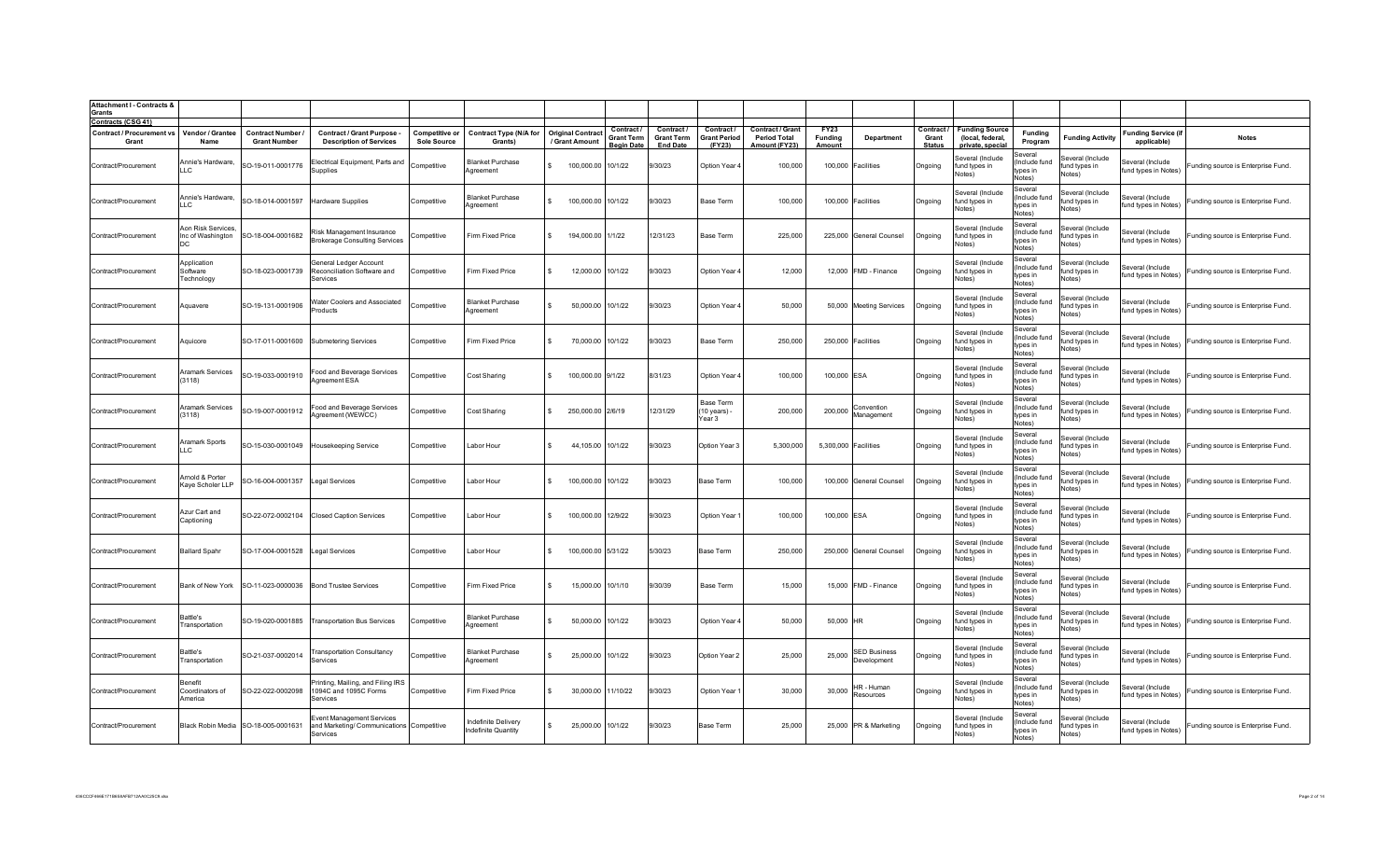| <b>Attachment I - Contracts &amp;</b><br><b>Grants</b>                 |                                                                |                                                      |                                                                                           |                                             |                                            |                                            |                                                           |                                                  |                                             |                                                                 |                           |                               |                                      |                                                               |                                                |                                             |                                           |                                    |
|------------------------------------------------------------------------|----------------------------------------------------------------|------------------------------------------------------|-------------------------------------------------------------------------------------------|---------------------------------------------|--------------------------------------------|--------------------------------------------|-----------------------------------------------------------|--------------------------------------------------|---------------------------------------------|-----------------------------------------------------------------|---------------------------|-------------------------------|--------------------------------------|---------------------------------------------------------------|------------------------------------------------|---------------------------------------------|-------------------------------------------|------------------------------------|
| <b>Contracts (CSG 41)</b><br><b>Contract / Procurement vs</b><br>Grant | Vendor / Grantee<br>Name                                       | <b>Contract Number</b><br><b>Grant Number</b>        | <b>Contract / Grant Purpose -</b><br><b>Description of Services</b>                       | <b>Competitive or</b><br><b>Sole Source</b> | <b>Contract Type (N/A for</b><br>Grants)   | <b>Original Contract</b><br>/ Grant Amount | <b>Contract</b><br><b>Grant Term</b><br><b>Beain Date</b> | Contract<br><b>Grant Term</b><br><b>End Date</b> | Contract /<br><b>Grant Period</b><br>(FY23) | <b>Contract / Grant</b><br><b>Period Total</b><br>Amount (FY23) | FY23<br>Funding<br>Amount | Department                    | Contract /<br>Grant<br><b>Status</b> | <b>Funding Source</b><br>(local, federal,<br>private, special | Fundina<br>Program                             | <b>Funding Activity</b>                     | <b>Funding Service (if</b><br>applicable) | <b>Notes</b>                       |
| Contract/Procurement                                                   |                                                                | Blossman Gas, Inc SO-18-011-0001638 Propane Services |                                                                                           | Competitive                                 | <b>Blanket Purchase</b><br>Aareement       | 100,000.00 10/1/22                         |                                                           | 9/30/23                                          | Base Term                                   | 100,000                                                         |                           | 100,000 Meeting Services      | Ongoing                              | Several (Include<br>und types in<br>Notes)                    | Several<br>(Include fund<br>tvpes in<br>Notes) | Several (Include<br>fund types in<br>Notes) | Several (Include<br>fund types in Notes)  | Funding source is Enterprise Fund. |
| Contract/Procurement                                                   | BlueTee<br>Construction Inc.                                   |                                                      | SO-20-011-0001933 Painting Services and Supplies Competitive                              |                                             | <b>Blanket Purchase</b><br>Agreement       | 100,000.00 10/1/22                         |                                                           | 9/30/23                                          | Option Year 3                               | 100,000                                                         |                           | 100,000 Facilities            | Ongoing                              | Several (Include<br>fund types in<br>Votes)                   | Several<br>(Include fund<br>tvnes in<br>Notes) | Several (Include<br>fund types in<br>Notes) | Several (Include<br>fund types in Notes)  | Funding source is Enterprise Fund. |
| Contract/Procurement                                                   | <b>Bolana Capitol</b><br>Enterprise, Inc.                      |                                                      | SO-18-003-0001727 Facility and Janitorial Services                                        | Competitive                                 | Labor Hour                                 | 380,000.00 7/17/22                         |                                                           | 7/16/23                                          | Option Year 4                               | 760,000                                                         | 760,000 ESA               |                               | Ongoing                              | Several (Include<br>fund types in<br>Notes)                   | Several<br>(Include fund<br>tvpes in<br>Notes) | Several (Include<br>fund types in<br>Notes) | Several (Include<br>fund types in Notes)  | Funding source is Enterprise Fund. |
| Contract/Procurement                                                   | <b>Bolana Capitol</b><br>Enterprise, Inc                       |                                                      | SO-19-034-0001848 Pre- Cleaning Services                                                  | Competitive                                 | <b>Blanket Purchase</b><br>Agreement       | 100,000.00                                 | 10/1/22                                                   | 9/30/23                                          | Option Year                                 | 100,000                                                         | 100,000 SED               |                               | Ongoing                              | Several (Include<br>fund types in<br>Notes)                   | Several<br>(Include fund<br>types in<br>Notes) | Several (Include<br>fund types in<br>Notes) | Several (Include<br>fund types in Notes)  | Funding source is Enterprise Fund. |
| Contract/Procurement                                                   | Brailsford &<br>Dunlavey, Inc.                                 |                                                      | SO-21-003-0002024 Nats Park Consultancy                                                   | Sole Source                                 | Labor Hour                                 | 100,000.00                                 | 10/1/22                                                   | 9/30/23                                          | Option Year 2                               | 100,000                                                         |                           | 100,000 Strategic Initiatives | Ongoing                              | Several (Include<br>fund types in<br>Notes)                   | Several<br>(Include fund<br>tvpes in<br>Notes) | Several (Include<br>fund types in<br>Notes) | Several (Include<br>fund types in Notes)  | Funding source is Enterprise Fund. |
| Contract/Procurement                                                   | <b>Brands Build</b><br>Culture DC, LLC                         | SO-18-005-0001629                                    | <b>Event Management Services</b><br>and Marketing/ Communications Competitive<br>Services |                                             | Indefinite Delivery<br>Indefinite Quantity | 25,000.00 10/1/22<br>$\mathbf{S}$          |                                                           | 9/30/23                                          | Base Term                                   | 25,000                                                          |                           | 25,000 PR & Marketing         | Ongoing                              | Several (Include<br>fund types in<br>Notes)                   | Several<br>(Include fund<br>tvpes in<br>Notes) | Several (Include<br>fund types in<br>Notes) | Several (Include<br>fund types in Notes)  | Funding source is Enterprise Fund. |
| Contract/Procurement                                                   | Brown's<br>Communication,<br>Inc. DBA Brown's<br>Communication | SO-19-016-0001859                                    | Supply and Repair of Motorola<br>Radios and Accessories                                   | Competitive                                 | Blanket Purchase<br>Aareement              | 125,000.00                                 | 10/1/22                                                   | 9/30/23                                          | Option Year 3                               | 125,000                                                         |                           | 125,000 TMD - Technology      | Ongoing                              | Several (Include<br>fund types in<br>Notes)                   | Several<br>Include fund<br>tvpes in<br>Notes)  | Several (Include<br>fund types in<br>Notes) | everal (Include<br>fund types in Notes)   | Funding source is Enterprise Fund. |
| Contract/Procurement                                                   | <b>Buena LLC</b>                                               | SO-18-005-0001599                                    | Artistic Graphic Design                                                                   | Competitive                                 | Firm Fixed Price                           | 100,000.00                                 | 10/1/22                                                   | 9/30/23                                          | Base Term                                   | 100,000                                                         |                           | 100,000   PR & Marketing      | Ongoing                              | Several (Include<br>fund types in<br>Notes)                   | Several<br>Include fund<br>tvpes in<br>Notes)  | Several (Include<br>fund types in<br>Notes) | everal (Include<br>fund types in Notes)   | Funding source is Enterprise Fund. |
| Contract/Procurement                                                   | BYT Media, Inc.<br>d/b/a Exactly<br>Agency                     |                                                      | SO-22-018-0002129 Content Production Services                                             | Competitive                                 | Indefinite Delivery<br>ndefinite Quantity  | 75,000.00                                  | 1/31/22                                                   | 9/30/22                                          | Option Year                                 | 75,000                                                          | 75,000                    | CCD - Creative<br>Services    | Ongoing                              | Several (Include<br>und types in<br>Notes)                    | Several<br>Include fund<br>types in<br>Notes)  | Several (Include<br>fund types in<br>Notes) | everal (Include<br>fund types in Notes)   | unding source is Enterprise Fund.  |
| Contract/Procurement                                                   | CALPRO Group                                                   | SO-19-030-0001883                                    | Event Set-Up and Dismantling<br>Services                                                  | Competitive                                 | Labor Hour                                 | 100,000.00 10/1/22                         |                                                           | 9/30/23                                          | Option Year                                 | 250,000                                                         |                           | 250,000 Meeting Services      | Ongoing                              | Several (Include<br>fund types in<br>Notes)                   | Several<br>Include fund<br>types in<br>Notes)  | Several (Include<br>fund types in<br>Notes) | everal (Include<br>fund types in Notes)   | Funding source is Enterprise Fund. |
| Contract/Procurement                                                   |                                                                |                                                      | Calvin Price Group SO-20-030-0001996 Eco Friendly Products                                | Competitive                                 | <b>Blanket Purchase</b><br>Agreement       | 50,000.00 10/1/22                          |                                                           | 9/30/23                                          | Option Year 2                               | 50,000                                                          |                           | 50,000 Meeting Services       | Ongoing                              | Several (Include<br>fund types in<br>Notes)                   | Several<br>Include fund<br>tvnes in<br>Notes)  | Several (Include<br>fund types in<br>Notes) | everal (Include<br>fund types in Notes)   | Funding source is Enterprise Fund. |
| Contract/Procurement                                                   | Capital Builders<br>and Associates                             | SO-20-011-0001939                                    | Purchase and Installation of<br>Water Fountains ESA                                       | Competitive                                 | <b>Blanket Purchase</b><br>Aareement       | 55,000.00 10/1/22                          |                                                           | 9/30/23                                          | Option Year 2                               | 55,000                                                          | 55,000 ESA                |                               | Ongoing                              | Several (Include<br>fund types in<br>Votes)                   | Several<br>(Include fund<br>tvpes in<br>Notes) | everal (Include<br>fund types in<br>Votes)  | everal (Include<br>fund types in Notes)   | Funding source is Enterprise Fund. |
| Contract/Procurement                                                   | Capital Builders<br>and Associates                             | SO-20-011-0001956                                    | Water Fountains and Associated Competitive<br>Products                                    |                                             | Firm Fixed Price                           | 100,000.00 10/1/22                         |                                                           | 9/30/23                                          | Option Year 3                               | 100,000                                                         |                           | 100,000 Facilities            | Ongoing                              | Several (Include<br>fund types in<br>Notes)                   | Several<br>(Include fund<br>tvpes in<br>Notes) | Several (Include<br>fund types in<br>Notes) | Several (Include<br>fund types in Notes)  | Funding source is Enterprise Fund. |
| Contract/Procurement                                                   | Capital Builders<br>and Associates                             | SO-20-011-0001958                                    | Plumbing Parts, Equipment and<br>Supplies                                                 | Competitive                                 | <b>Blanket Purchase</b><br>Agreement       | 100,000.00 10/1/22                         |                                                           | 9/30/23                                          | Option Year 3                               | 100,000                                                         |                           | 100,000 Facilities            | Ongoing                              | Several (Include<br>fund types in<br>Notes)                   | Several<br>(Include fund<br>types in<br>Notes) | Several (Include<br>fund types in<br>Notes) | several (Include<br>fund types in Notes)  | Funding source is Enterprise Fund. |
| Contract/Procurement                                                   | Capital City<br>2 LLC                                          | Protective Services SO-19-075-0001781                | Event Crowd Management<br>Services                                                        | Competitive                                 | Indefinite Delivery<br>ndefinite Quantity  | 100,000.00 10/1/22<br>\$.                  |                                                           | 9/30/23                                          | Option Year 3                               | 100,000                                                         | 100,000 ESA               |                               | Ongoing                              | Several (Include<br>fund types in<br>Notes)                   | Several<br>(Include fund<br>types in<br>Notes) | ieveral (Include<br>fund types in<br>Notes) | Several (Include<br>fund types in Notes)  | Funding source is Enterprise Fund. |
| Contract/Procurement                                                   | Capital Segway of<br>Washington                                | SO-20-015-0001987                                    | Segway Maintenance & Repair<br>Services                                                   | Sole source                                 | Blanket Purchase<br>Agreement              | 5,000.00 10/1/22<br>$\mathbf{S}$           |                                                           | 9/30/23                                          | Option Year 2                               | 5.000                                                           |                           | 5,000 Public Safety           | Ongoing                              | Several (Include<br>fund types in<br>Notes)                   | Several<br>(Include fund<br>tvnes in<br>Notes) | everal (Include<br>fund types in<br>Notes)  | Several (Include<br>fund types in Notes)  | Funding source is Enterprise Fund. |
| Contract/Procurement                                                   | Capitol Riverside<br>Youth Sports Park<br>(CRYSP)              |                                                      | SO-19-017-0001857 RFK Fields Complex Operator                                             | Competitive                                 | Firm Fixed Price                           | 454,100.00 10/1/22<br>$\mathbf{R}$         |                                                           | 9/30/23                                          | Option Year 4                               | 800,000                                                         | 800,000 SED               |                               | Ongoing                              | Several (Include<br>fund types in<br>Notes)                   | Several<br>Include fund<br>types in<br>Notes)  | ieveral (Include<br>fund types in<br>Notes) | Several (Include<br>fund types in Notes)  | Funding source is Enterprise Fund. |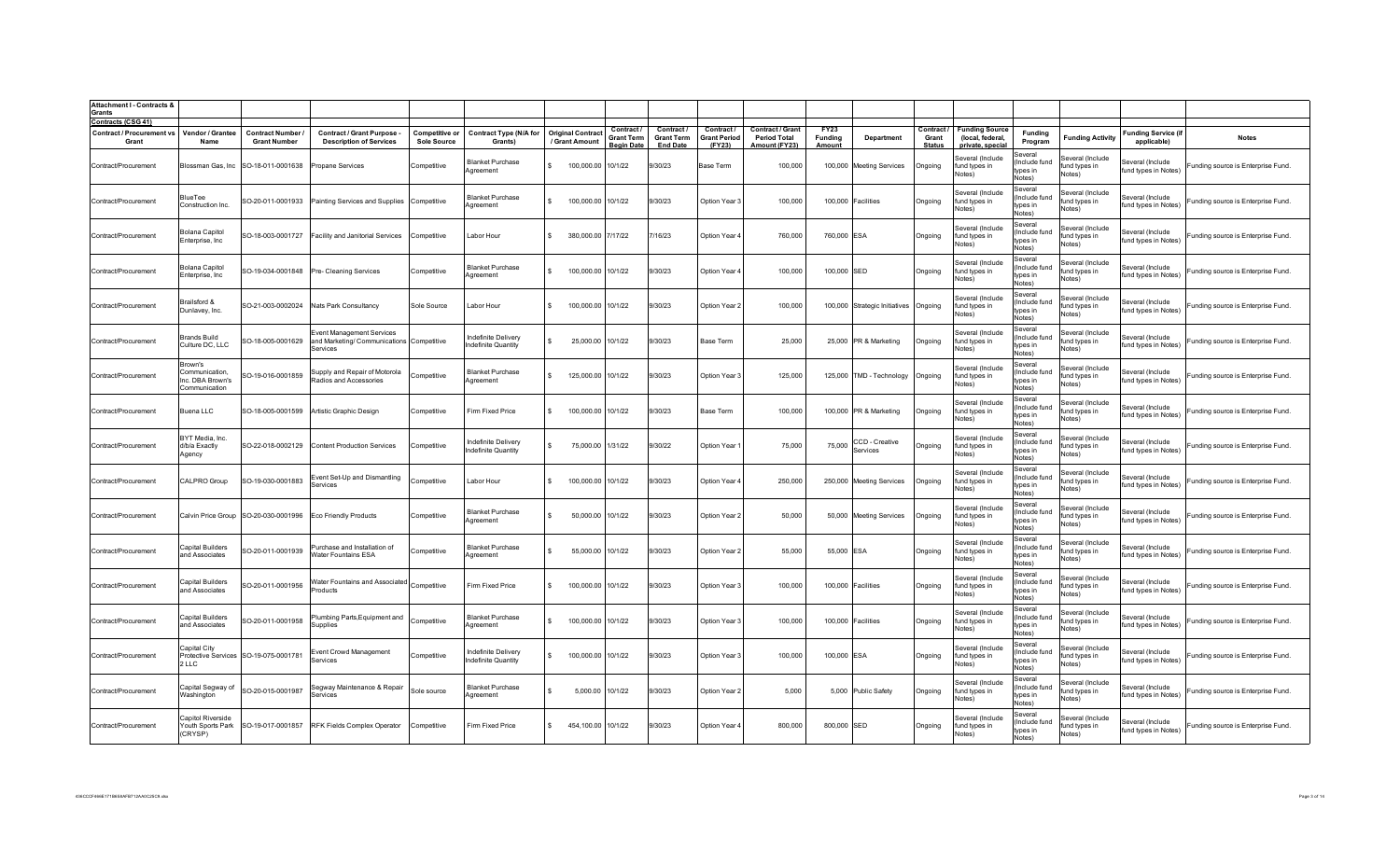| <b>Attachment I - Contracts &amp;</b><br>Grants |                                               |                                        |                                                                     |                                             |                                            |                                            |                                                    |                                                  |                                             |                                                          |                                  |                                    |                                      |                                                               |                                                |                                             |                                           |                                    |
|-------------------------------------------------|-----------------------------------------------|----------------------------------------|---------------------------------------------------------------------|---------------------------------------------|--------------------------------------------|--------------------------------------------|----------------------------------------------------|--------------------------------------------------|---------------------------------------------|----------------------------------------------------------|----------------------------------|------------------------------------|--------------------------------------|---------------------------------------------------------------|------------------------------------------------|---------------------------------------------|-------------------------------------------|------------------------------------|
| Contracts (CSG 41)                              |                                               |                                        |                                                                     |                                             |                                            |                                            |                                                    |                                                  |                                             |                                                          |                                  |                                    |                                      |                                                               |                                                |                                             |                                           |                                    |
| <b>Contract / Procurement vs</b><br>Grant       | Vendor / Grantee<br>Name                      | Contract Number<br><b>Grant Number</b> | <b>Contract / Grant Purpose -</b><br><b>Description of Services</b> | <b>Competitive or</b><br><b>Sole Source</b> | <b>Contract Type (N/A for</b><br>Grants)   | <b>Original Contract</b><br>/ Grant Amount | Contract<br><b>Grant Term</b><br><b>Begin Date</b> | Contract<br><b>Grant Term</b><br><b>End Date</b> | Contract /<br><b>Grant Period</b><br>(FY23) | Contract / Grant<br><b>Period Total</b><br>Amount (FY23) | <b>FY23</b><br>Funding<br>Amount | Department                         | Contract /<br>Grant<br><b>Status</b> | <b>Funding Source</b><br>(local, federal,<br>private, special | <b>Funding</b><br>Program                      | <b>Funding Activity</b>                     | <b>Funding Service (if</b><br>applicable) | <b>Notes</b>                       |
| Contract/Procurement                            | Carahsoft<br><b>Fechnology</b><br>Corporation | SO-18-020-0001647                      | Employee Engagement Survey<br><b>Services</b>                       | Competitive                                 | Firm Fixed Price                           | 30,000.00                                  | 10/1/22                                            | 9/30/23                                          | Base Term                                   | 30,000                                                   | 30,000 HR                        |                                    | Ongoing                              | Several (Include<br>und types in<br>Votes)                    | Several<br>(Include fund<br>types in<br>Notes) | Several (Include<br>fund types in<br>Notes) | Several (Include<br>fund types in Notes)  | Funding source is Enterprise Fund. |
| Contract/Procurement                            | CBRE, Inc.                                    | SO-21-003-0002069                      | <b>CBRE Consulting Agreement</b>                                    | Sole Source                                 | Firm Fixed Price                           | 60,000.00 10/1/22<br>\$.                   |                                                    | 9/30/23                                          | Option Year 2                               | 60,000                                                   | 60,000                           | <b>GM</b> General<br>Manager       | Ongoing                              | Several (Include<br>fund types in<br>Notes)                   | Several<br>(Include fund<br>types in<br>Notes) | Several (Include<br>fund types in<br>Notes) | Several (Include<br>fund types in Notes)  | Funding source is Enterprise Fund. |
| Contract/Procurement                            | Changing<br><b>Fechnologies</b>               | SO-19-020-0001803                      | <b>Temporary Support Services</b>                                   | Competitive                                 | Labor Hour                                 | 150,000.00 10/1/22                         |                                                    | 9/30/23                                          | Option Year 4                               | 150,000                                                  | 150,000 HR                       |                                    | Ongoing                              | Several (Include<br>fund types in<br>Votes)                   | Several<br>(Include fund<br>tvpes in<br>Notes) | Several (Include<br>fund types in<br>Votes) | Several (Include<br>fund types in Notes)  | Funding source is Enterprise Fund. |
| Contract/Procurement                            | Chesapeake Shade<br>and Blind                 | SO-21-011-0002085                      | Shade Repair, Replacement<br>and Installation Services              | Competitive                                 | Labor Hour                                 | 100,000.00<br>$\mathbb{R}$                 | 12/9/22                                            | 9/30/23                                          | Option Year                                 | 250,000                                                  |                                  | 250,000 Facilities                 | Ongoing                              | Several (Include<br>fund types in<br>Notes)                   | Several<br>Include fund<br>types in<br>Notes)  | Several (Include<br>fund types in<br>Notes) | Several (Include<br>fund types in Notes)  | Funding source is Enterprise Fund. |
| Contract/Procurement                            | Cinnovas<br>Development<br>Group              | SO-20-003-0001952                      | <b>Asset Inventory Services</b>                                     | Competitive                                 | Labor Hour                                 | 50,000.00                                  | 10/1/22                                            | 9/30/23                                          | Option Year 3                               | 50,000                                                   |                                  | 50,000 Strategic Initiatives       | Ongoing                              | Several (Include<br>fund types in<br>Notes)                   | Several<br>(Include fund<br>tvpes in<br>Notes) | Several (Include<br>fund types in<br>Notes) | Several (Include<br>fund types in Notes)  | Funding source is Enterprise Fund. |
| Contract/Procurement                            |                                               | Cintas Corporation SO-18-011-0001694   | Jniform Rental, Purchase and<br><b>Cleaning Services</b>            | Competitive                                 | Firm Fixed Price                           | 100,000.00                                 | 10/1/22                                            | 9/30/23                                          | Base Term                                   | 250,000                                                  |                                  | 250,000 Facilities                 | Ongoing                              | Several (Include<br>fund types in<br>Notes)                   | Several<br>(Include fund<br>tvpes in<br>Notes) | Several (Include<br>fund types in<br>Notes) | Several (Include<br>fund types in Notes)  | Funding source is Enterprise Fund. |
| Contract/Procurement                            | CitiRoof<br>Corporation                       | SO-20-011-0002006                      | Roof Repair and Maintenance<br>Service (Sanarifil)                  | Competitive                                 | <b>Blanket Purchase</b><br>Agreement       | 100,000.00                                 | 10/1/22                                            | 9/30/23                                          | Option Year 2                               | 100.000                                                  |                                  | 100,000 Facilities                 | Ongoing                              | Several (Include<br>fund types in<br>Notes)                   | Several<br>(Include fund<br>tvnes in<br>Notes) | Several (Include<br>fund types in<br>Notes) | Several (Include<br>fund types in Notes)  | Funding source is Enterprise Fund. |
| Contract/Procurement                            | City Security<br>Consultants Inc.             |                                        | SO-18-034-0001745 ESA Event Security Services                       | Competitive                                 | Indefinite Delivery<br>Indefinite Quantity | 150,000.00 9/1/22                          |                                                    | 8/31/23                                          | Option Year 4                               | 150,000                                                  | 150,000 ESA                      |                                    | Ongoing                              | Several (Include<br>fund types in<br>Notes)                   | Several<br>Include fund<br>types in<br>Notes)  | Several (Include<br>fund types in<br>Notes) | everal (Include<br>fund types in Notes)   | Funding source is Enterprise Fund. |
| Contract/Procurement                            | City Security<br>Consultants Inc.             | SO-18-017-0001684                      | <b>ESA Security Services</b>                                        | Competitive                                 | Indefinite Delivery<br>ndefinite Quantity  | 850,000.00 6/21/22                         |                                                    | 6/20/23                                          | Option Year                                 | 850,000                                                  | 850,000 ESA                      |                                    | Ongoing                              | Several (Include<br>und types in<br>Notes)                    | Several<br>Include fund<br>types in<br>Notes)  | Several (Include<br>fund types in<br>Notes) | everal (Include<br>fund types in Notes)   | Funding source is Enterprise Fund. |
| Contract/Procurement                            | Clean Team<br><b>Janitorial Service</b>       |                                        | SO-19-017-0001874 Janitorial and Cleaning Services Competitive      |                                             | Labor Hour                                 | 40,000.00                                  | 10/1/20                                            | 9/30/21                                          | Option Year                                 | 40,000                                                   | 40,000 SED                       |                                    | Ongoing                              | Several (Include<br>und types in<br>Notes)                    | Several<br>Include fund<br>types in<br>Notes)  | Several (Include<br>und types in<br>Notes)  | Several (Include<br>fund types in Notes)  | unding source is Enterprise Fund.  |
| Contract/Procurement                            | <b>Comcast Business</b><br>Communications     | SO-19-016-0001851                      | Point-to-Point Connection                                           | Competitive                                 | Labor Hour                                 | 10,000.00 10/1/22                          |                                                    | 9/30/23                                          | Option Year                                 | 10,000                                                   |                                  | 10,000 TMD - Technology            | Ongoing                              | Several (Include<br>und types in<br>Notes)                    | Several<br>(Include fund<br>types in<br>Notes) | Several (Include<br>fund types in<br>Notes) | everal (Include<br>fund types in Notes)   | Funding source is Enterprise Fund. |
| Contract/Procurement                            | Compass<br>Solutions, LLC                     | SO-20-016-0001971                      | Computer Supplies, Equipment<br>and Accessories                     | Competitive                                 | Firm Fixed Price                           | 250,000.00 10/1/22                         |                                                    | 9/30/23                                          | Option Year 3                               | 250,000                                                  |                                  | 250,000 TMD - Technology           | Ongoing                              | Several (Include<br>fund types in<br>Votes)                   | Several<br>(Include fund<br>tvnes in<br>Notes) | Several (Include<br>fund types in<br>Votes) | everal (Include<br>fund types in Notes)   | Funding source is Enterprise Fund. |
| Contract/Procurement                            | Contemporary<br>Services<br>Corporation       | SO-18-034-0001754                      | Event Crowd Management<br>Services                                  | Competitive                                 | Indefinite Delivery<br>ndefinite Quantity  | 100,000.00 9/1/22                          |                                                    | 8/31/23                                          | Option Year                                 | 250,000                                                  | 250,000 ESA                      |                                    | Ongoing                              | Several (Include<br>fund types in<br>Notes)                   | Several<br>(Include fund<br>tvpes in<br>Notes) | everal (Include<br>fund types in<br>Notes)  | everal (Include<br>fund types in Notes)   | Funding source is Enterprise Fund. |
| Contract/Procurement                            | Cottage Creative,<br>LLC                      | SO-22-018-0002130                      | <b>Content Production Services</b>                                  | Competitive                                 | Indefinite Delivery<br>ndefinite Quantity  | 75,000.00 2/2/22                           |                                                    | 9/30/22                                          | Option Year                                 | 75,000                                                   | 75,000                           | CCD - Creative<br>Services         | Ongoing                              | Several (Include<br>fund types in<br>Notes)                   | Several<br>(Include fund<br>types in<br>Notes) | Several (Include<br>fund types in<br>Notes) | Several (Include<br>fund types in Notes)  | Funding source is Enterprise Fund. |
| Contract/Procurement                            | Cradle Systems,<br>LLC.                       | SO-20-016-0001965                      | EMP Trust Implementation and<br>Software Reseller Services          | Competitive                                 | Firm Fixed Price                           | 100,000.00 10/1/22<br>\$.                  |                                                    | 9/30/23                                          | Option Year 3                               | 250,000                                                  |                                  | 250,000 TMD - Technology           | Ongoing                              | Several (Include<br>fund types in<br>Notes)                   | Several<br>(Include fund<br>types in<br>Notes) | ieveral (Include<br>fund types in<br>Notes) | Several (Include<br>fund types in Notes)  | Funding source is Enterprise Fund. |
| Contract/Procurement                            | <b>Creoal Consulting</b>                      | SO-21-016-0002032                      | <b>Administrative Systems</b>                                       | Competitive                                 | Firm Fixed Price                           | 4,807,440.00 4/8/21<br>$\mathbf{R}$        |                                                    | 4/7/24                                           | Base Term -<br>Years                        | 4.807.440                                                |                                  | 4,807,440 TMD - Technology         | Ongoing                              | Several (Include<br>fund types in<br>Notes)                   | Several<br>(Include fund<br>tvnes in<br>Notes) | everal (Include<br>fund types in<br>Notes)  | Several (Include<br>fund types in Notes)  | Funding source is Enterprise Fund. |
| Contract/Procurement                            | Cube Root<br>Corporation                      | SO-21-037-0002015                      | <b>Transportation Consultancy</b><br>Services                       | Competitive                                 | <b>Blanket Purchase</b><br>Agreement       | 25,000.00 10/1/22<br>$\mathbb{R}$          |                                                    | 9/30/23                                          | Option Year 2                               | 25,000                                                   | 25,000                           | <b>SED Business</b><br>Development | Ongoing                              | Several (Include<br>fund types in<br>Notes)                   | Several<br>Include fund<br>types in<br>Notes)  | ieveral (Include<br>fund types in<br>Notes) | Several (Include<br>fund types in Notes)  | Funding source is Enterprise Fund. |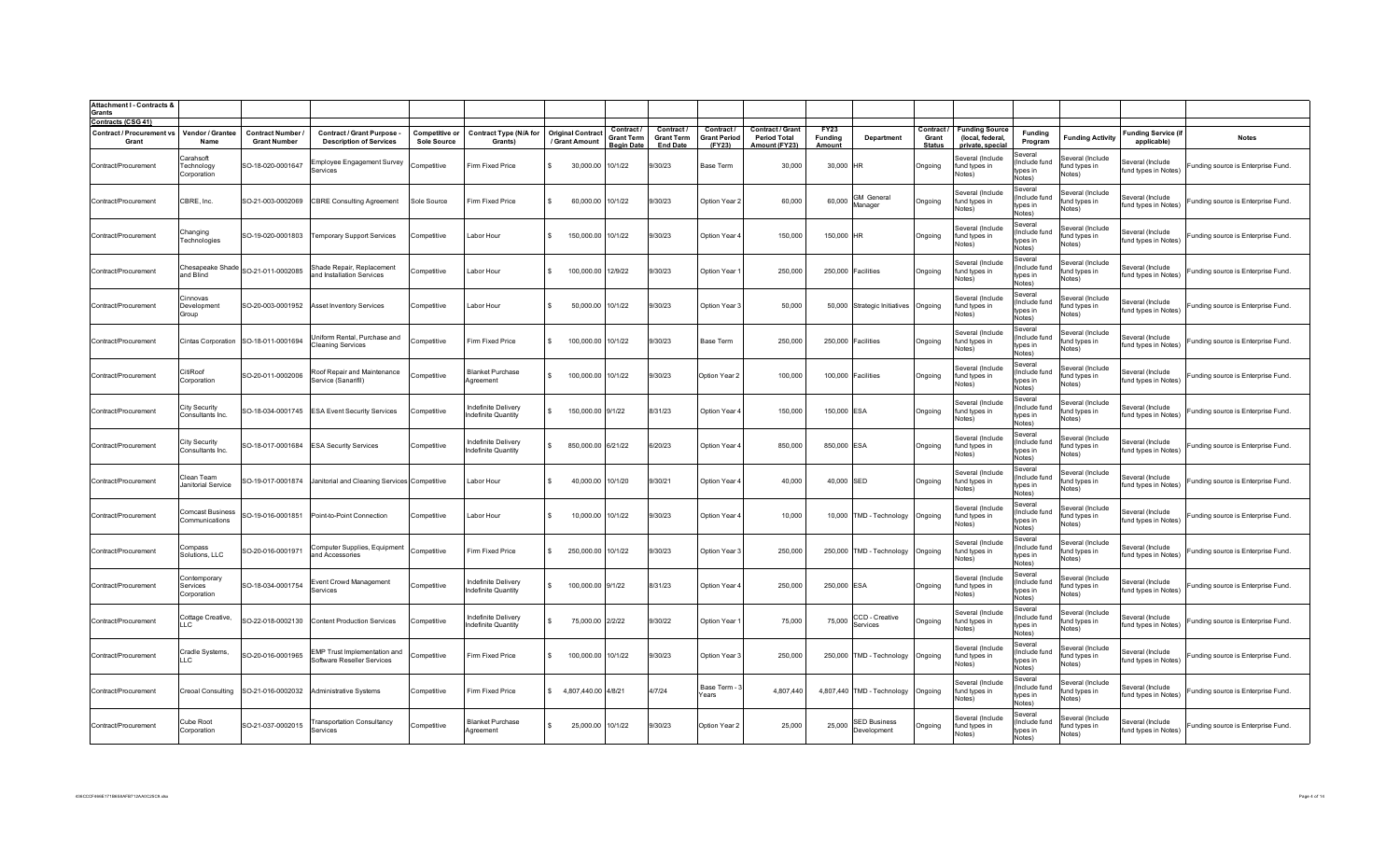| <b>Attachment I - Contracts &amp;</b><br>Grants |                                       |                                               |                                                                                                           |                                      |                                            |                                            |                                                    |                                                    |                                            |                                                                 |                                  |                               |                                      |                                                               |                                                            |                                             |                                           |                                    |
|-------------------------------------------------|---------------------------------------|-----------------------------------------------|-----------------------------------------------------------------------------------------------------------|--------------------------------------|--------------------------------------------|--------------------------------------------|----------------------------------------------------|----------------------------------------------------|--------------------------------------------|-----------------------------------------------------------------|----------------------------------|-------------------------------|--------------------------------------|---------------------------------------------------------------|------------------------------------------------------------|---------------------------------------------|-------------------------------------------|------------------------------------|
| Contracts (CSG 41)                              |                                       |                                               |                                                                                                           |                                      |                                            |                                            |                                                    |                                                    |                                            |                                                                 |                                  |                               |                                      |                                                               |                                                            |                                             |                                           |                                    |
| <b>Contract / Procurement vs</b><br>Grant       | Vendor / Grantee<br>Name              | <b>Contract Number</b><br><b>Grant Number</b> | Contract / Grant Purpose<br><b>Description of Services</b>                                                | Competitive or<br><b>Sole Source</b> | <b>Contract Type (N/A for</b><br>Grants)   | <b>Original Contract</b><br>/ Grant Amount | Contract<br><b>Grant Term</b><br><b>Begin Date</b> | Contract /<br><b>Grant Term</b><br><b>End Date</b> | Contract/<br><b>Grant Period</b><br>(FY23) | <b>Contract / Grant</b><br><b>Period Total</b><br>Amount (FY23) | <b>FY23</b><br>Funding<br>Amount | Department                    | Contract /<br>Grant<br><b>Status</b> | <b>Funding Source</b><br>(local, federal,<br>private, special | <b>Funding</b><br>Program                                  | <b>Funding Activity</b>                     | <b>Funding Service (if</b><br>applicable) | <b>Notes</b>                       |
| Contract/Procurement                            | Cvent, Inc.                           | SO-21-007-0002033                             | Event Diagramming Services                                                                                | Sole source                          | Labor Hour                                 |                                            | 44,000.00 3/1/22                                   | 2/28/23                                            | Option Year 1                              | 44,000                                                          | 44,000                           | Convention<br>Management      | Ongoing                              | Several (Include<br>und types in<br>Votes)                    | Several<br>(Include fund<br>types in<br>Notes)             | Several (Include<br>fund types in<br>Notes) | Several (Include<br>fund types in Notes)  | Funding source is Enterprise Fund. |
| Contract/Procurement                            | Daktronics Inc                        | SO-18-017-0001710                             | Daktronic Scoreboard<br>Maintenance and Support                                                           | Sole source                          | Labor Hour                                 |                                            | 100,000.00 10/1/22                                 | 9/30/23                                            | Base Term                                  | 100,000                                                         | 100,000 SED                      |                               | Ongoing                              | Several (Include<br>fund types in<br>Votes)                   | Several<br>(Include fund<br>tvpes in<br>Notes)             | Several (Include<br>fund types in<br>Notes) | Several (Include<br>fund types in Notes)  | Funding source is Enterprise Fund. |
| Contract/Procurement                            | Daktronics Inc                        | SO-19-072-0001887                             | Main Video Board Expansion                                                                                | Sole source                          | Labor Hour                                 | $\mathbf{R}$                               | 50,000.00 7/31/22                                  | 7/30/23                                            | Option Year:                               | 50,000                                                          | 50,000 ESA                       |                               | Ongoing                              | Several (Include<br>fund types in<br>Votes)                   | Several<br>(Include fund<br>types in<br>Notes)             | Several (Include<br>fund types in<br>Notes) | Several (Include<br>fund types in Notes)  | Funding source is Enterprise Fund. |
| Contract/Procurement                            | Daktronics Inc                        | SO-19-072-0001862                             | <b>NBA Equipment</b>                                                                                      | Competitive                          | <b>Blanket Purchase</b><br>Agreement       |                                            | 50,000.00 10/1/22                                  | 9/30/23                                            | Option Year                                | 50,000                                                          | 50,000 ESA                       |                               | Ongoing                              | Several (Include<br>fund types in<br>Notes)                   | Several<br>(Include fund<br>types in<br>Notes)             | Several (Include<br>fund types in<br>Notes) | Several (Include<br>fund types in Notes)  | Funding source is Enterprise Fund. |
| Contract/Procurement                            | Daylily<br>Landscaping                | SO-21-044-0002090                             | Commercial Irrigation System<br>Maintenance Services-<br>Carnegie                                         | Competitive                          | <b>Blanket Purchase</b><br>Agreement       |                                            | 100,000.00 11/23/22                                | 9/30/23                                            | Option Year 1                              | 100,000                                                         | 100,000 Facilities               |                               | Ongoing                              | Several (Include<br>fund types in<br>Notes)                   | Several<br>(Include fund<br>types in<br>Notes)             | Several (Include<br>fund types in<br>Notes) | Several (Include<br>fund types in Notes)  | Funding source is Enterprise Fund. |
| Contract/Procurement                            | Daylily<br>Landscaping                | SO-17-012-0001524                             | <b>Exterior Horticultural</b><br>Maintenance Services                                                     | Competitive                          | Labor Hour                                 |                                            | 100,000.00 10/1/22                                 | 9/30/23                                            | Base Term                                  | 250,000                                                         | 250,000                          | Facilities                    | Ongoing                              | Several (Include<br>fund types in<br>Notes)                   | Several<br>(Include fund<br>types in<br>Notes)             | Several (Include<br>fund types in<br>Notes) | Several (Include<br>fund types in Notes)  | unding source is Enterprise Fund.  |
| Contract/Procurement                            | Daylily<br>Landscaping                | SO-17-012-0001559                             | Plant Leasing & Interior<br>Horticultural Maintenance<br>Services                                         | Competitive                          | Labor Hour                                 |                                            | 100,000.00 10/1/22                                 | 9/30/23                                            | Base Term                                  | 250,000                                                         | 250,000 Facilities               |                               | Ongoing                              | Several (Include<br>fund types in<br>Notes)                   | Several<br>(Include fund<br>types in<br>Notes)             | Several (Include<br>fund types in<br>Notes) | Several (Include<br>fund types in Notes)  | unding source is Enterprise Fund.  |
| Contract/Procurement                            | Daylily<br>Landscaping                | SO-18-012-0001751                             | Holiday Decorations and<br>Lighting Rental Design,<br>Installation and Removal<br>Services                | Competitive                          | Firm Fixed Price                           |                                            | 100,000.00 10/1/22                                 | 9/30/23                                            | Option Year                                | 100,000                                                         | 100,000 Facilities               |                               | Ongoing                              | Several (Include<br>fund types in<br>Notes)                   | Several<br>(Include fund<br>types in<br>Notes)             | Several (Include<br>fund types in<br>Notes) | everal (Include<br>fund types in Notes)   | unding source is Enterprise Fund.  |
| Contract/Procurement                            | DC General<br>Construction            | SO-20-003-0001999                             | Asphalt Removal and<br>Replacemen                                                                         | Competitive                          | Labor Hour                                 |                                            | 100,000.00 10/1/22                                 | 9/30/23                                            | Option Year:                               | 250,000                                                         |                                  | 250,000 Strategic Initiatives | Ongoing                              | Several (Include<br>und types in<br>Notes)                    | Several<br>(Include fund<br>types in<br>Notes)             | Several (Include<br>fund types in<br>Notes) | everal (Include<br>fund types in Notes)   | unding source is Enterprise Fund.  |
| Contract/Procurement                            | Design &<br>ntegration, Inc.          | SO-19-073-0001911                             | Audio Visual Maintenance and<br>Support                                                                   | Competitive                          | <b>Blanket Purchase</b><br>Agreement       |                                            | 80,000.00 10/1/22                                  | 9/30/23                                            | Option Year:                               | 80,000                                                          | 80,000 ESA                       |                               | Ongoing                              | Several (Include<br>und types in<br>Notes)                    | Several<br>(Include fund<br>types in<br>Notes <sup>'</sup> | Several (Include<br>fund types in<br>Notes) | everal (Include<br>und types in Notes)    | unding source is Enterprise Fund.  |
| Contract/Procurement                            | Design Army LLC                       | SO-18-005-0001601                             | Artistic Graphic Design Services Competitive                                                              |                                      | Indefinite Delivery<br>Indefinite Quantity |                                            | 50,000.00 10/1/22                                  | 9/30/23                                            | Base Term                                  | 50,000                                                          |                                  | 50,000 PR & Marketing         | Ongoing                              | Several (Include<br>fund types in<br>Notes)                   | Several<br>(Include fund<br>types in<br>Notes)             | Several (Include<br>fund types in<br>Notes) | everal (Include<br>fund types in Notes)   | unding source is Enterprise Fund.  |
| Contract/Procurement                            | Design Army LLC                       | SO-21-037-0002049                             | International and National<br>Sports and Entertainment<br><b>Business Development Support</b><br>Services | Competitive                          | Labor Hours                                |                                            | 100,000.00 10/1/22                                 | 9/30/23                                            | Option Year 2                              | 100,000                                                         |                                  | 100,000 PR & Marketing        | Ongoing                              | Several (Include<br>fund types in<br>Notes)                   | Several<br>(Include fund<br>types in<br>Notes)             | Several (Include<br>fund types in<br>Notes) | everal (Include<br>fund types in Notes)   | Funding source is Enterprise Fund. |
| Contract/Procurement                            | Design Army LLC                       | SO-21-005-0002045                             | Strategic Communications,<br>Social and Digital Media, and<br>Community Engagement<br>Services - Task 2   | Competitive                          | ndefinite Delivery<br>Indefinite Quantity  |                                            | 25,000.00 10/1/22                                  | 9/30/23                                            | Option Year 2                              | 25,000                                                          |                                  | 25,000 PR & Marketing         | Ongoing                              | Several (Include<br>fund types in<br>Votes)                   | Several<br>(Include fund<br>types in<br>Notes)             | Several (Include<br>fund types in<br>Notes) | Several (Include<br>fund types in Notes)  | Funding source is Enterprise Fund. |
| Contract/Procurement                            | Destination DC                        | SO-19-002-0001847                             | Destination DC Marketing<br>Aareement                                                                     | Competitive                          | Firm Fixed Price                           |                                            | 100,000.00 4/5/19                                  | 9/30/23                                            | Base Term -<br>Year 4                      | 100,000                                                         | 100,000 Sales                    |                               | Ongoing                              | Several (Include<br>fund types in<br>Notes)                   | Several<br>(Include fund<br>types in<br>Notes)             | Several (Include<br>fund types in<br>Notes) | Several (Include<br>fund types in Notes)  | unding source is Enterprise Fund.  |
| Contract/Procurement                            | Diamond<br>Engineering<br>Corporation | SO-20-011-0001938                             | Spray on Fireproofing Services                                                                            | Competitive                          | <b>Blanket Purchase</b><br>Agreement       |                                            | 100,000.00 10/1/22                                 | 9/30/23                                            | Option Year:                               | 100,000                                                         | 100,000 Facilities               |                               | Onaoina                              | Several (Include<br>fund types in<br>Notes)                   | Several<br>(Include fund<br>types in<br>Notes)             | Several (Include<br>fund types in<br>Notes) | Several (Include<br>fund types in Notes)  | Funding source is Enterprise Fund. |
| Contract/Procurement                            |                                       | Digital Conventions SO-20-011-0002004         | Digital Signage Network<br>Operations                                                                     | Competitive                          | Cost Sharing                               |                                            | 250,000.00 10/1/22                                 | 9/30/23                                            | Option Year 2                              | 250,000                                                         | 250,000 Facilities               |                               | Onaoina                              | Several (Include<br>fund types in<br>Notes)                   | Several<br>(Include fund<br>types in<br>Notes)             | Several (Include<br>fund types in<br>Notes) | Several (Include<br>fund types in Notes)  | Funding source is Enterprise Fund. |
| Contract/Procurement                            | Diligent Rocket<br>LLC                | SO-18-005-0001594                             | Artistic Graphic Design                                                                                   | Competitive                          | ndefinite Delivery<br>Indefinite Quantity  | $\mathbf{R}$                               | 150,000.00 10/1/22                                 | 9/30/23                                            | Base Term                                  | 150,000                                                         |                                  | 150,000 PR & Marketing        | Ongoing                              | Several (Include<br>fund types in<br>Notes)                   | Several<br>(Include fund<br>types in<br>Notes)             | Several (Include<br>fund types in<br>Notes) | Several (Include<br>fund types in Notes)  | Funding source is Enterprise Fund. |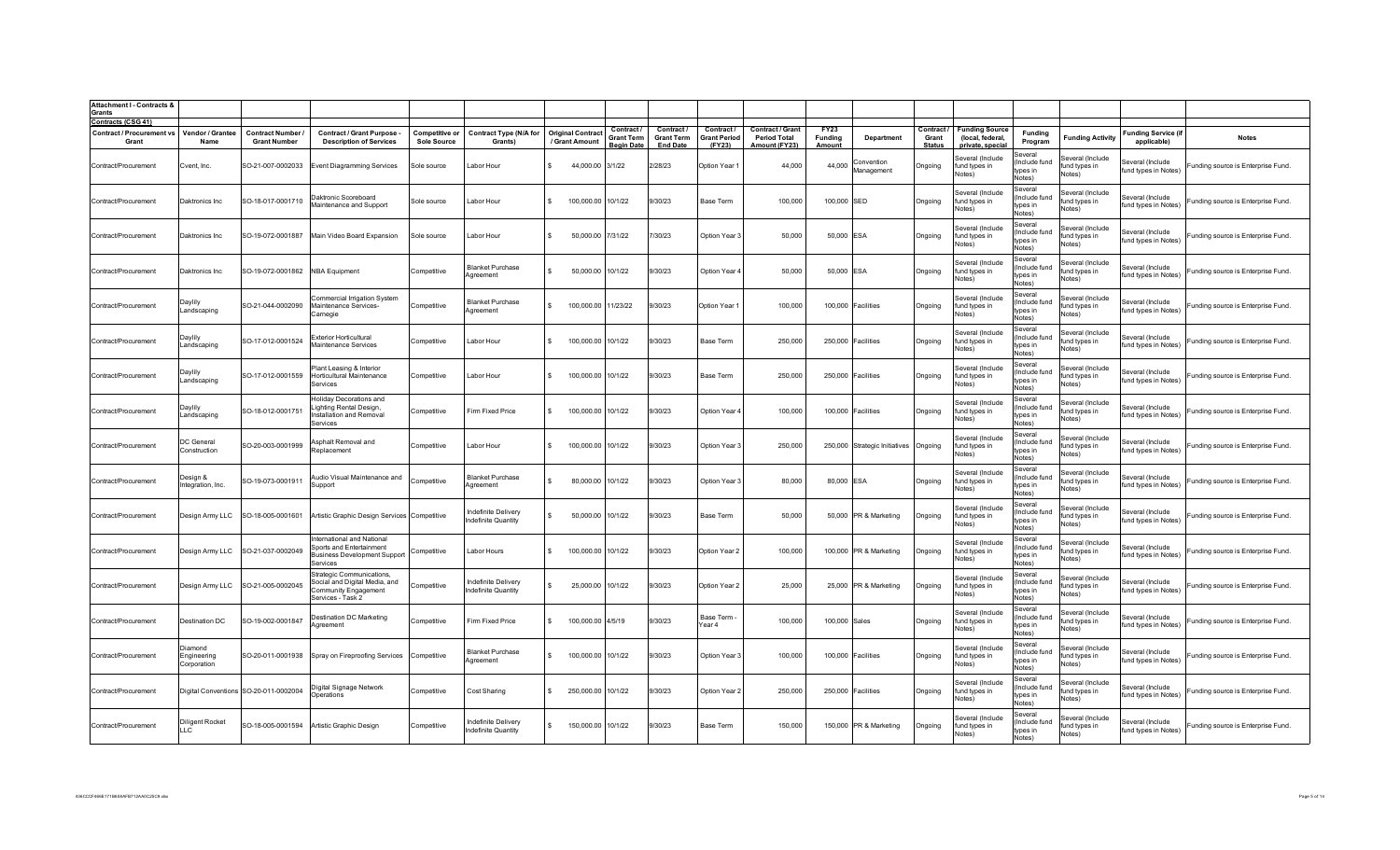| <b>Attachment I - Contracts &amp;</b><br>Grants     |                                                                   |                                               |                                                                                                          |                                      |                                            |                                            |                                 |                                      |                               |                                      |                          |                                      |                        |                                                    |                                                |                                             |                                           |                                    |
|-----------------------------------------------------|-------------------------------------------------------------------|-----------------------------------------------|----------------------------------------------------------------------------------------------------------|--------------------------------------|--------------------------------------------|--------------------------------------------|---------------------------------|--------------------------------------|-------------------------------|--------------------------------------|--------------------------|--------------------------------------|------------------------|----------------------------------------------------|------------------------------------------------|---------------------------------------------|-------------------------------------------|------------------------------------|
| Contracts (CSG 41)                                  |                                                                   |                                               |                                                                                                          |                                      |                                            |                                            | Contract /                      | Contract /                           | Contract/                     | Contract / Grant                     | <b>FY23</b>              |                                      | Contract /             | <b>Funding Source</b>                              |                                                |                                             |                                           |                                    |
| Contract / Procurement vs Vendor / Grantee<br>Grant | Name                                                              | <b>Contract Number</b><br><b>Grant Number</b> | Contract / Grant Purpose<br><b>Description of Services</b>                                               | Competitive or<br><b>Sole Source</b> | <b>Contract Type (N/A for</b><br>Grants)   | <b>Original Contract</b><br>/ Grant Amount | <b>Grant Term</b><br>Begin Date | <b>Grant Term</b><br><b>End Date</b> | <b>Grant Period</b><br>(FY23) | <b>Period Total</b><br>Amount (FY23) | <b>Funding</b><br>Amount | Department                           | Grant<br><b>Status</b> | (local, federal,<br>private, special               | <b>Funding</b><br>Program                      | <b>Funding Activity</b>                     | <b>Funding Service (if</b><br>applicable) | <b>Notes</b>                       |
| Contract/Procurement                                | <b>DMY Capitol</b>                                                | SO-20-003-0001975                             | <b>DCRA</b> Special Inspections<br>Services                                                              | Competitive                          | ndefinite Delivery<br>definite Quantity    | 50,000.00<br>-S                            | 10/1/22                         | 9/30/23                              | Option Year 3                 | 50,000                               |                          | 50,000 Strategic Initiatives Ongoing |                        | everal (Include<br>fund types in<br>Votes)         | Several<br>(Include fund<br>types in<br>Notes) | Several (Include<br>fund types in<br>Notes) | Several (Include<br>fund types in Notes)  | Funding source is Enterprise Fund. |
| Contract/Procurement                                | Dominion Electric<br>Supply Co of<br>Washington, LLC              | SO-17-035-0001545                             | Electrical Equipment, Parts and<br>Supplies                                                              | Competitive                          | <b>Blanket Purchase</b><br>Agreement       | 100,000.00<br>-S                           | 10/1/22                         | 9/30/23                              | Base Term                     | 100,000                              |                          | 100,000 Facilities                   | Ongoing                | Several (Include<br>fund types in<br><b>Notes)</b> | Several<br>(Include fund<br>types in<br>Notes) | Several (Include<br>fund types in<br>Notes) | Several (Include<br>fund types in Notes)  | Funding source is Enterprise Fund. |
| Contract/Procurement                                | DPG IXTRA DBA<br><b>Weber Shandwick</b>                           | SO-21-037-0002051                             | nternational and National<br>Sports and Entertainment<br><b>Business Development Support</b><br>Services | Competitive                          | Labor Hour                                 | 100,000.00<br>$\mathbf{S}$                 | 10/1/22                         | 9/30/23                              | Option Year 2                 | 100,000                              | 100,000                  | <b>Business</b><br>Development       | Ongoing                | Several (Include<br>fund types in<br>Notes)        | Several<br>(Include fund<br>tvpes in<br>Notes) | Several (Include<br>fund types in<br>votes) | Several (Include<br>fund types in Notes)  | Funding source is Enterprise Fund. |
| Contract/Procurement                                | Drapes 4 Show                                                     | SO-18-030-0001716                             | Event Table Linens and<br><b>Associated Products</b>                                                     | Competitive                          | <b>Blanket Purchase</b><br>Agreement       | 100,000.00<br>S.                           | 10/1/22                         | 9/30/23                              | Option Year 4                 | 100,000                              |                          | 100,000 Meeting Services             | Ongoing                | Several (Include<br>fund types in<br>Notes)        | Several<br>(Include fund<br>types in<br>Notes) | Several (Include<br>fund types in<br>Notes) | Several (Include<br>fund types in Notes)  | Funding source is Enterprise Fund. |
| Contract/Procurement                                | <b>Dulles</b><br>Geotechnical and<br>Material Testing<br>Services | SO-20-003-0001967                             | <b>DCRA Special Inspections</b><br>Services                                                              |                                      | Indefinite Delivery<br>Indefinite Quantity | 50,000.00<br>$\mathbf{s}$                  | 10/1/22                         | 9/30/23                              | Option Year 3                 | 50,000                               |                          | 50,000 Strategic Initiatives Ongoing |                        | Several (Include<br>fund types in<br>Notes)        | Several<br>(Include fund<br>tvpes in<br>Notes) | Several (Include<br>fund types in<br>Notes) | Several (Include<br>fund types in Notes)  | Funding source is Enterprise Fund. |
| Contract/Procurement                                |                                                                   | DuPont Computers SO-18-021-0001650            | Printing and Finishing of Large<br>Banners Signs and Posters                                             | Competitive                          | <b>Blanket Purchase</b><br>Aareement       | 25,000.00                                  | 10/1/22                         | 9/30/23                              | Base Term                     | 25,000                               |                          | 25,000 Business Services             | Ongoing                | Several (Include<br>fund types in<br>Notes)        | Several<br>(Include fund<br>tvpes in<br>Notes) | Several (Include<br>fund types in<br>Notes) | Several (Include<br>fund types in Notes)  | Funding source is Enterprise Fund. |
| Contract/Procurement                                |                                                                   | DuPont Computers SO-19-072-0001842            | <b>AV Equipment</b>                                                                                      | Competitive                          | Blanket Purchase<br>Aareement              | 100,000.00                                 | 10/1/22                         | 9/30/23                              | Option Year 4                 | 100.000                              | 100,000 ESA              |                                      | Ongoing                | Several (Include<br>fund types in<br>Notes)        | Several<br>(Include fund<br>tvnes in<br>Notes) | Several (Include<br>fund types in<br>Notes) | Several (Include<br>fund types in Notes)  | Funding source is Enterprise Fund. |
| Contract/Procurement                                |                                                                   | DuPont Computers SO-19-011-0001804            | Iatbed Printer, Software,<br><b>Computer and Repair Services</b>                                         | Competitive                          | <b>Blanket Purchase</b><br>Aareement       | 100,000.00                                 | 10/1/22                         | 9/30/23                              | Option Year 4                 | 100,000                              |                          | 100,000 Facilities                   | Ongoing                | Several (Include<br>fund types in<br>Notes)        | Several<br>Include fund<br>types in<br>Notes)  | Several (Include<br>fund types in<br>Notes) | everal (Include<br>fund types in Notes)   | Funding source is Enterprise Fund. |
| Contract/Procurement                                | Earth Worth, LLC                                                  | SO-18-017-0001750                             | Rental of Outdoor Lights                                                                                 | Competitive                          | <b>Blanket Purchase</b><br>Aareement       | 50,000.00                                  | 9/6/22                          | 9/5/23                               | Option Year                   | 50,000                               | 50,000 SED               |                                      | Ongoing                | Several (Include<br>fund types in<br>Notes)        | Several<br>Include fund<br>types in<br>Notes)  | Several (Include<br>fund types in<br>Notes) | everal (Include<br>fund types in Notes)   | Funding source is Enterprise Fund. |
| Contract/Procurement                                | Earth Worth, LLC                                                  | SO-20-017-0001943                             | Supply Installation, Repair and<br>Maintenance for Electrical<br>Equipment                               | Competitive                          | Labor Hour                                 | 100,000.00                                 | 10/1/22                         | 9/30/23                              | Option Year 3                 | 100,000                              | 100,000 SED              |                                      | Ongoing                | Several (Include<br>fund types in<br>Notes)        | Several<br>Include fund<br>types in<br>Notes)  | Several (Include<br>und types in<br>Notes)  | Several (Include<br>fund types in Notes)  | Funding source is Enterprise Fund. |
| Contract/Procurement                                | Eastern Lift Truck<br>Co. Inc.                                    | SO-18-011-0001702                             | Supply of Mobile Equipment                                                                               | Competitive                          | Firm Fixed Price                           | 461,119.00                                 | 10/1/22                         | 9/30/23                              | Base Term                     | 250,000                              |                          | 250,000 Facilities                   | Ongoing                | Several (Include<br>fund types in<br>Notes)        | Several<br>Include fund<br>types in<br>Notes)  | Several (Include<br>fund types in<br>Notes) | everal (Include<br>fund types in Notes)   | Funding source is Enterprise Fund. |
| Contract/Procurement                                | ECS Mid-Atlantic,<br>LLC                                          | SO-19-003-0001882                             | Hazardous Materials Survey<br><b>Services</b>                                                            | Competitive                          | Firm Fixed Price                           | 20,000.00<br>-S                            | 10/1/22                         | 9/30/23                              | Option Year 4                 | 20,000                               |                          | 20,000 Strategic Initiatives Ongoing |                        | Several (Include<br>fund types in<br>Votes)        | Several<br>Include fund<br>tvnes in<br>Notes)  | Several (Include<br>fund types in<br>Votes) | everal (Include<br>fund types in Notes)   | Funding source is Enterprise Fund. |
| Contract/Procurement                                | E-Logic                                                           | SO-18-016-0001729                             | Software Reseller Services                                                                               | Competitive                          | <b>Blanket Purchase</b><br>Aareement       | 100,000.00                                 | 10/1/22                         | 9/30/23                              | Base Term                     | 100,000                              |                          | 100,000 TMD - Technology             | Ongoing                | Several (Include<br>fund types in<br>Notes)        | Several<br>Include fund<br>tvpes in<br>Notes)  | everal (Include<br>fund types in<br>Notes)  | everal (Include<br>fund types in Notes)   | Funding source is Enterprise Fund. |
| Contract/Procurement                                | E-Logic                                                           | SO-19-011-0001854                             | Purchase of TV's and<br><b>Associated Products</b>                                                       | Competitive                          | <b>Blanket Purchase</b><br>Agreement       | 100,000.00                                 | 10/1/22                         | 9/30/23                              | Option Year 4                 | 100,000                              |                          | 100,000 Facilities                   | Ongoing                | Several (Include<br>fund types in<br>Notes)        | Several<br>(Include fund<br>types in<br>Notes) | Several (Include<br>fund types in<br>Notes) | Several (Include<br>fund types in Notes)  | Funding source is Enterprise Fund. |
| Contract/Procurement                                | Emergency 91 <sup>.</sup><br>Security Inc.                        |                                               | SO-17-036-0001515 Badging and Access Supplies                                                            | Competitive                          | Firm Fixed Price                           | 100,000.00<br>$\mathbf{s}$                 | 10/1/22                         | 9/30/23                              | Base Term                     | 100,000                              |                          | 100,000 Facilities                   | Ongoing                | Several (Include<br>fund types in<br>Notes)        | Several<br>(Include fund<br>types in<br>Notes) | ieveral (Include<br>fund types in<br>Notes) | Several (Include<br>fund types in Notes)  | Funding source is Enterprise Fund. |
| Contract/Procurement                                | Emergency 911<br>Security Inc.                                    | SO-22-013-0002106                             | Security Equipment and Apparel<br>Supply                                                                 | Competitive                          | Firm Fixed Price                           | 40,000.00<br>$\sim$                        | 10/1/22                         | 9/30/23                              | Option Year 1                 | 40,000                               |                          | 40,000 Public Safety                 | Ongoing                | Several (Include<br>fund types in<br>Notes)        | Several<br>(Include fund<br>tvnes in<br>Notes) | everal (Include<br>fund types in<br>Notes)  | Several (Include<br>fund types in Notes)  | Funding source is Enterprise Fund. |
| Contract/Procurement                                | Emergency 911<br>Security Inc.                                    | SO-22-014-0002097                             | Annual Fire Extinguisher<br>Inspection & Maintenance<br>Services/Equipment                               | Competitive                          | <b>Blanket Purchase</b><br>Aareement       | 100,000.00<br>$\mathbf{S}$                 | 11/23/22                        | 9/30/23                              | Option Year 1                 | 100,000                              |                          | 100,000 Facilities                   | Ongoing                | Several (Include<br>fund types in<br>Notes)        | Several<br>Include fund<br>types in<br>Notes)  | ieveral (Include<br>fund types in<br>Notes) | Several (Include<br>fund types in Notes)  | Funding source is Enterprise Fund. |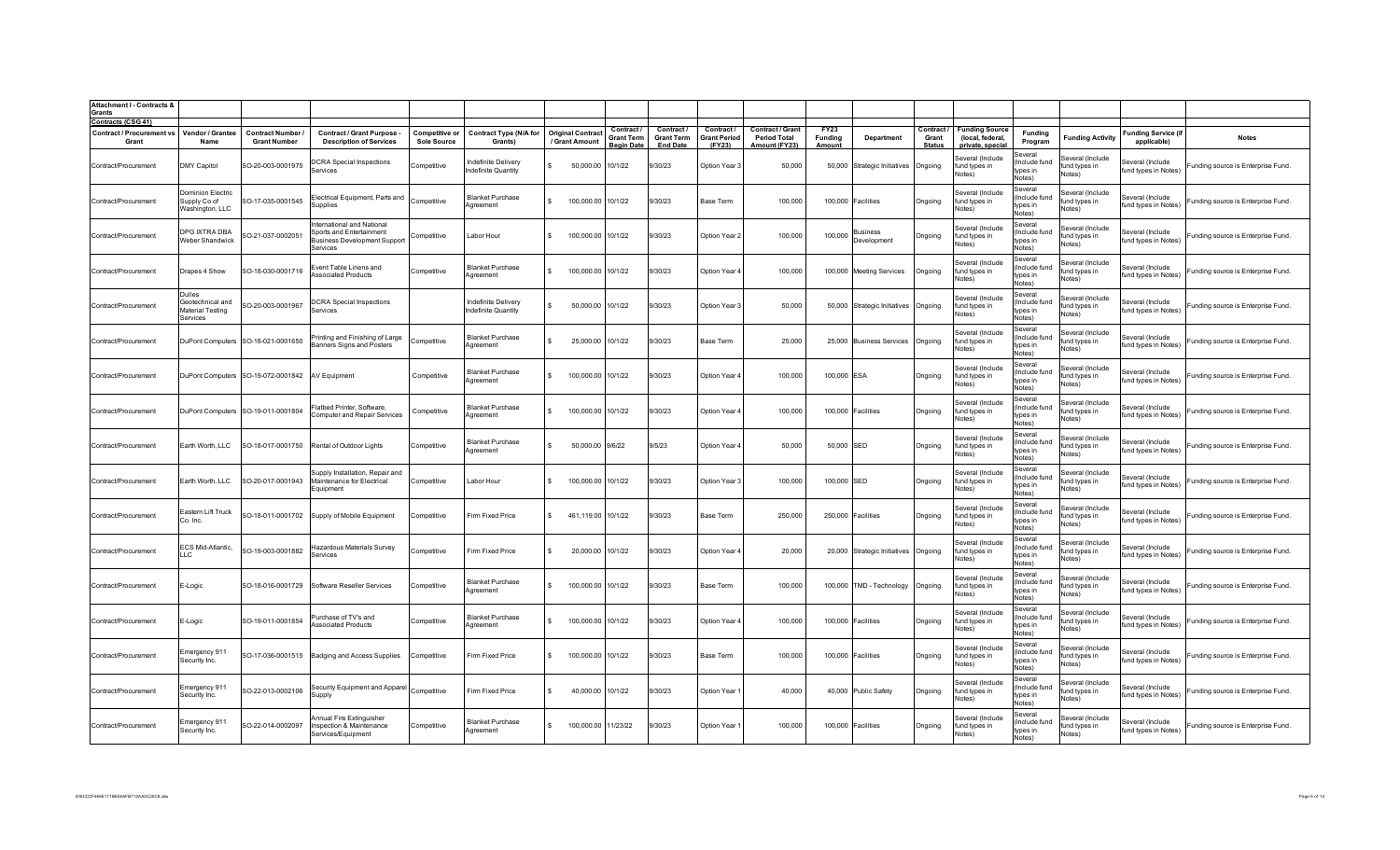| <b>Attachment I - Contracts &amp;</b><br>Grants                           |                                          |                                          |                                                                       |                                   |                                          |              |                                                            |                                      |                                        |                                                |                        |                                       |                          |                                                                 |                                                           |                                             |                                                         |                                    |
|---------------------------------------------------------------------------|------------------------------------------|------------------------------------------|-----------------------------------------------------------------------|-----------------------------------|------------------------------------------|--------------|------------------------------------------------------------|--------------------------------------|----------------------------------------|------------------------------------------------|------------------------|---------------------------------------|--------------------------|-----------------------------------------------------------------|-----------------------------------------------------------|---------------------------------------------|---------------------------------------------------------|------------------------------------|
| <b>Contracts (CSG 41)</b><br>Contract / Procurement vs   Vendor / Grantee |                                          | <b>Contract Number</b>                   | <b>Contract / Grant Purpose</b>                                       | <b>Competitive or</b>             | <b>Contract Type (N/A for</b>            |              | Contract<br><b>Original Contract</b><br><b>Grant Term</b>  | <b>Contract</b><br><b>Grant Term</b> | <b>Contract</b><br><b>Grant Period</b> | <b>Contract / Grant</b><br><b>Period Total</b> | FY23<br><b>Funding</b> | Department                            | Contract /<br>Grant      | <b>Funding Source</b><br>(local, federal,                       | Funding                                                   | <b>Funding Activity</b>                     | <b>Funding Service (if</b>                              | <b>Notes</b>                       |
| Grant<br>Contract/Procurement                                             | Name<br>Employers Edge<br>LLĊ            | <b>Grant Number</b><br>SO-16-020-0001338 | <b>Description of Services</b><br>Unemployment Management<br>Services | <b>Sole Source</b><br>Competitive | Grants)<br>Labor Hour                    | $\mathbf{S}$ | / Grant Amount<br><b>Begin Date</b><br>50,000.00<br>7/1/22 | <b>End Date</b><br>6/30/23           | (FY23)<br>Base Term                    | Amount (FY23)<br>50,000                        | Amount<br>50,000 HR    |                                       | <b>Status</b><br>Ongoing | private, special<br>Several (Include<br>fund types in<br>Notes) | Program<br>Several<br>(Include fund<br>tvpes in<br>Notes) | Several (Include<br>fund types in<br>Notes) | applicable)<br>Several (Include<br>fund types in Notes) | Funding source is Enterprise Fund. |
| Contract/Procurement                                                      | Endurance Media                          | SO-18-005-0001721                        | /irtual Reality 360 Degree<br>Photography and Videography<br>Services | Competitive                       | ndefinite Delivery<br>ndefinite Quantity | $\mathbf{s}$ | 50,000.00<br>10/1/22                                       | 9/30/23                              | Option Year 4                          | 50,000                                         |                        | 50,000 PR & Marketing                 | Ongoing                  | Several (Include<br>fund types in<br>Votes)                     | Several<br>(Include fund<br>tvnes in<br>Notes)            | Several (Include<br>fund types in<br>Notes) | Several (Include<br>fund types in Notes)                | Funding source is Enterprise Fund. |
| Contract/Procurement                                                      | F&L Construction,<br>Inc                 | SO-18-011-0001728                        | easing of Commercial Trash<br>Compactors                              | Competitive                       | Firm Fixed Price                         | $\mathbf{S}$ | 10/1/22<br>125,000.00                                      | 9/30/23                              | Option Year 4                          | 250,000                                        |                        | 250,000 Facilities                    | Ongoing                  | Several (Include<br>fund types in<br>Notes)                     | Several<br>(Include fund<br>types in<br>Notes)            | Several (Include<br>fund types in<br>Votes) | Several (Include<br>fund types in Notes)                | Funding source is Enterprise Fund. |
| Contract/Procurement                                                      | &L Construction,                         | SO-18-017-0001723                        | Waste Management and<br>Recycling Services                            | Competitive                       | Firm Fixed Price                         |              | 100,000.00<br>9/1/22                                       | 8/31/23                              | Option Year                            | 100,000                                        | 100,000 ESA            |                                       | Ongoing                  | Several (Include<br>fund types in<br>Notes)                     | Several<br>(Include fund<br>types in<br>Notes)            | Several (Include<br>fund types in<br>Notes) | Several (Include<br>fund types in Notes)                | Funding source is Enterprise Fund. |
| Contract/Procurement                                                      |                                          | annon Petroleum SO-18-011-0001685        | ULTRA Low Sulfur Diesel Fuel<br>ULSD)                                 | Competitive                       | <b>Blanket Purchase</b><br>Agreement     | -S           | 100,000.00<br>10/1/22                                      | 9/30/23                              | Option Year 4                          | 100,000                                        |                        | 100,000 Facilities                    | Ongoing                  | Several (Include<br>fund types in<br>Notes)                     | Several<br>(Include fund<br>types in<br>Notes)            | Several (Include<br>fund types in<br>Notes) | Several (Include<br>fund types in Notes)                | Funding source is Enterprise Fund. |
| Contract/Procurement                                                      | ederal Express<br>Corporation            | SO-21-021-0002075                        | FedEx Shipping and Delivery<br>Services                               |                                   | Firm Fixed Price                         | $\mathbf{R}$ | 20,000.00<br>10/1/22                                       | 9/30/23                              | Option Year                            | 20,000                                         |                        | 20,000 Business Services              | Ongoing                  | Several (Include<br>fund types in<br>Notes)                     | Several<br>(Include fund<br>tvpes in<br>Notes)            | Several (Include<br>fund types in<br>Notes) | Several (Include<br>fund types in Notes)                | Funding source is Enterprise Fund. |
| Contract/Procurement                                                      |                                          | FieldTurfUSA, Inc. SO-21-022-0002078     | Field Turf Maintenance                                                | Competitive                       | Firm Fixed Price/Labor<br>Hour           |              | 25,000.00<br>11/10/22                                      | 9/30/23                              | Option Year                            | 25,000                                         | 25,000 SED             |                                       | Ongoing                  | Several (Include<br>fund types in<br>Notes)                     | Several<br>Include fund<br>tvoes in<br>Notes)             | Several (Include<br>fund types in<br>Votes) | everal (Include<br>fund types in Notes)                 | Funding source is Enterprise Fund. |
| Contract/Procurement                                                      |                                          | Finch Services Inc SO-21-040-0002013     | RFK Fields Equipment<br>Maintenance                                   | Competitive                       | Blanket Purchase<br>Aareement            |              | 60,000.00<br>10/1/22                                       | 9/30/23                              | Option Year 2                          | 60,000                                         | 60,000 SED             |                                       | Ongoing                  | Several (Include<br>fund types in<br>Notes)                     | Several<br>Include fund<br>types in<br>Notes)             | Several (Include<br>fund types in<br>Notes) | everal (Include<br>fund types in Notes)                 | Funding source is Enterprise Fund. |
| Contract/Procurement                                                      | Frasca &<br>Associates, LLC              | SO-21-023-0002083                        | <b>Financial Advisory Services</b>                                    | Competitive                       | Labor Hour                               |              | 100,000.00<br>10/1/22                                      | 9/30/23                              | Option Year                            | 100,000                                        |                        | 100,000 FMD - Finance                 | Ongoing                  | Several (Include<br>fund types in<br>Notes)                     | Several<br>Include fund<br>ypes in<br>Notes)              | Several (Include<br>fund types in<br>Notes) | everal (Include<br>fund types in Notes)                 | unding source is Enterprise Fund.  |
| Contract/Procurement                                                      | reeman<br>Expositions, LLC               | SO-20-003-0001977                        | <b>Esports Production Services</b>                                    | Competitive                       | Labor Hour                               |              | 100,000.00<br>10/1/22                                      | 9/30/23                              | Option Year 3                          | 100,000                                        |                        | 100,000 Strategic Initiatives Ongoing |                          | Several (Include<br>fund types in<br>Notes)                     | Several<br>Include fund<br>types in<br>Notes)             | Several (Include<br>fund types in<br>Notes) | Several (Include<br>fund types in Notes)                | Funding source is Enterprise Fund. |
| Contract/Procurement                                                      | reeman<br>Expositions, LLC               | SO-18-034-0001748                        | <b>Event General Services</b><br>Contractor                           | Competitive                       | ndefinite Delivery<br>ndefinite Quantity |              | 100,000.00 9/1/22                                          | 8/31/23                              | Option Year 4                          | 100,000                                        | 100,000 ESA            |                                       | Ongoing                  | Several (Include<br>fund types in<br>Notes)                     | Several<br>(Include fund<br>tvnes in<br>Notes)            | Several (Include<br>fund types in<br>Notes) | Several (Include<br>fund types in Notes)                | Funding source is Enterprise Fund. |
| Contract/Procurement                                                      | Fuseideas                                | SO-19-005-0001879                        | Website Design and<br>Development                                     | Competitive                       | Firm Fixed Price                         |              | 556,340.00<br>10/1/22                                      | 9/30/23                              | Option Year 3                          | 250,000                                        |                        | 250,000 PR & Marketing                | Ongoing                  | Several (Include<br>fund types in<br>Votes)                     | Several<br>Include fund<br>tvpes in<br>Notes)             | everal (Include<br>fund types in<br>Votes)  | everal (Include<br>fund types in Notes)                 | Funding source is Enterprise Fund. |
| Contract/Procurement                                                      | GCS, Inc.                                | SO-16-011-0001267                        | General Contractor IDIQ IV                                            | Competitive                       | ndefinite Delivery<br>ndefinite Quantity |              | 10/1/22<br>180,000.00                                      | 9/30/23                              | Base Term                              | 250,000                                        |                        | 250,000 Facilities                    | Ongoing                  | Several (Include<br>fund types in<br>Notes)                     | Several<br>Include fund<br>tvpes in<br>Notes)             | everal (Include<br>fund types in<br>Notes)  | everal (Include<br>fund types in Notes)                 | Funding source is Enterprise Fund. |
| Contract/Procurement                                                      | Gem Laser<br>Express, Inc.               | SO-19-016-0001877                        | Printer Repair, Maintenance and<br>Consumable Supplies                | Competitive                       | <b>Blanket Purchase</b><br>Agreement     |              | 10/1/22<br>100,000.00                                      | 9/30/23                              | Option Year 3                          | 100,000                                        |                        | 100,000 TMD - Technology              | Ongoing                  | Several (Include<br>fund types in<br>Notes)                     | Several<br>(Include fund<br>types in<br>Notes)            | Several (Include<br>fund types in<br>Notes) | Several (Include<br>fund types in Notes)                | Funding source is Enterprise Fund. |
| Contract/Procurement                                                      | General &<br>Mechanical<br>Services, LLC | SO-20-011-0002007                        | Air Handler Frequency Drives                                          | Competitive                       | Labor Hour                               | -S           | 250,000.00<br>10/1/22                                      | 9/30/23                              | Option Year 2                          | 250,000                                        |                        | 250,000 Facilities                    | Ongoing                  | Several (Include<br>fund types in<br>Notes)                     | Several<br>(Include fund<br>types in<br>Notes)            | ieveral (Include<br>fund types in<br>Notes) | Several (Include<br>fund types in Notes)                | Funding source is Enterprise Fund. |
| Contract/Procurement                                                      | General &<br>Mechanical<br>Services, LLC | SO-20-131-0001974                        | Exhaust Fans and Ductwork<br>Replacement and Repair<br>Services       | Competitive                       | Fixed Price/Labor Hour                   |              | 175,000.00<br>10/1/22                                      | 9/30/23                              | Option Year 2                          | 175,000                                        |                        | 175,000 Facilities                    | Ongoing                  | Several (Include<br>fund types in<br>Notes)                     | Several<br>(Include fund<br>tvnes in<br>Notes)            | everal (Include<br>fund types in<br>Notes)  | Several (Include<br>fund types in Notes)                | Funding source is Enterprise Fund. |
| Contract/Procurement                                                      | General &<br>Mechanical<br>Services, LLC | SO-17-035-0001561                        | General Mechanical Services<br>and Supplies                           | Competitive                       | <b>Blanket Purchase</b><br>Aareement     | $\mathbf{S}$ | 100,000.00 10/1/22                                         | 9/30/23                              | Base Term                              | 100,000                                        |                        | 100,000 Facilities                    | Ongoing                  | Several (Include<br>fund types in<br>Notes)                     | Several<br>Include fund<br>types in<br>Notes)             | ieveral (Include<br>fund types in<br>Notes) | Several (Include<br>fund types in Notes)                | Funding source is Enterprise Fund. |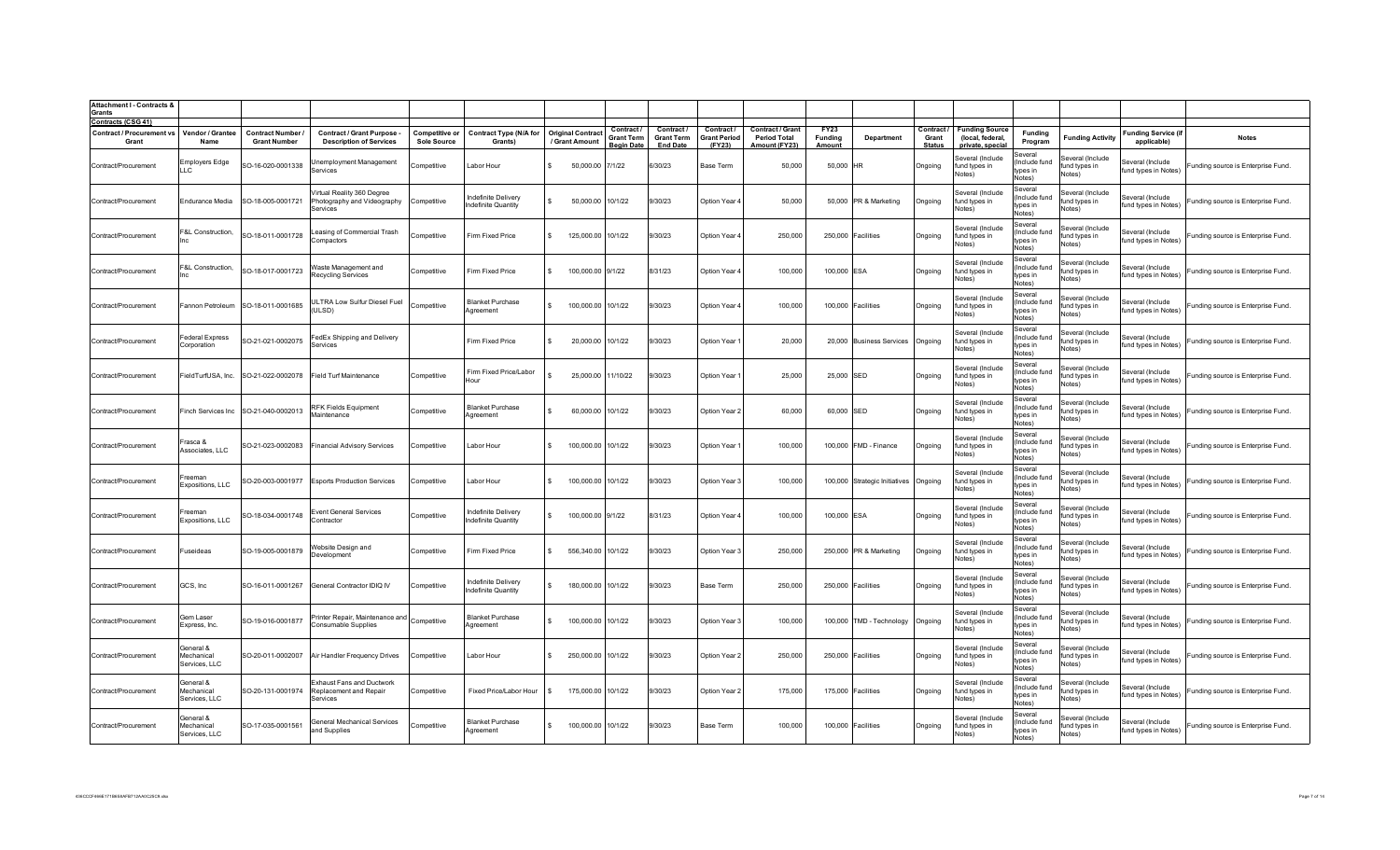| <b>Attachment I - Contracts &amp;</b><br>Grants                        |                                    |                                               |                                                                     |                                             |                                                   |                                            |                                                      |                                                  |                                             |                                                                 |                           |                                    |                                      |                                                               |                                                |                                             |                                           |                                    |
|------------------------------------------------------------------------|------------------------------------|-----------------------------------------------|---------------------------------------------------------------------|---------------------------------------------|---------------------------------------------------|--------------------------------------------|------------------------------------------------------|--------------------------------------------------|---------------------------------------------|-----------------------------------------------------------------|---------------------------|------------------------------------|--------------------------------------|---------------------------------------------------------------|------------------------------------------------|---------------------------------------------|-------------------------------------------|------------------------------------|
| <b>Contracts (CSG 41)</b><br><b>Contract / Procurement vs</b><br>Grant | Vendor / Grantee<br>Name           | <b>Contract Number</b><br><b>Grant Number</b> | <b>Contract / Grant Purpose -</b><br><b>Description of Services</b> | <b>Competitive or</b><br><b>Sole Source</b> | <b>Contract Type (N/A for</b><br>Grants)          | <b>Original Contract</b><br>/ Grant Amount | Contract /<br><b>Grant Term</b><br><b>Beain Date</b> | Contract<br><b>Grant Term</b><br><b>End Date</b> | Contract /<br><b>Grant Period</b><br>(FY23) | <b>Contract / Grant</b><br><b>Period Total</b><br>Amount (FY23) | FY23<br>Funding<br>Amount | Department                         | Contract /<br>Grant<br><b>Status</b> | <b>Funding Source</b><br>(local, federal,<br>private, special | Funding<br>Program                             | <b>Funding Activity</b>                     | <b>Funding Service (if</b><br>applicable) | <b>Notes</b>                       |
| Contract/Procurement                                                   | G-Land Uniforms                    | SO-18-030-0001669                             | Purchase of Blazers                                                 | Competitive                                 | <b>Blanket Purchase</b><br>Agreement              | 5,000.00 10/1/22                           |                                                      | 9/30/23                                          | Base Term                                   | 5,000                                                           |                           | 5,000 Meeting Services             | Ongoing                              | Several (Include<br>fund types in<br>Notes)                   | Several<br>(Include fund<br>types in<br>Notes) | Several (Include<br>fund types in<br>Notes) | Several (Include<br>fund types in Notes)  | Funding source is Enterprise Fund. |
| Contract/Procurement                                                   | GLP Inc/ Gary's<br>Lighting Party  | SO-13-022-0000675                             | Electromechanical Rigging<br>Services                               | Competitive                                 | Cost Sharing                                      | 250,000.00 10/1/22<br>$\mathbf{S}$         |                                                      | 9/30/23                                          | Base Term                                   | 250,000                                                         | 250,000                   | Convention<br>Management           | Ongoing                              | Several (Include<br>fund types in<br>Notes)                   | Several<br>(Include fund<br>tvpes in<br>Notes) | Several (Include<br>fund types in<br>Notes) | Several (Include<br>fund types in Notes)  | Funding source is Enterprise Fund. |
| Contract/Procurement                                                   | Gorove Slade                       | SO-21-037-0002011                             | <b>Transportation Consultancy</b><br>Services                       | Competitive                                 | <b>Blanket Purchase</b><br>Agreement              | 25,000.00 10/1/22<br>$\mathbf{S}$          |                                                      | 9/30/23                                          | Option Year 2                               | 25,000                                                          | 25,000                    | <b>SED Business</b><br>Development | Ongoing                              | Several (Include<br>fund types in<br>Notes)                   | Several<br>(Include fund<br>types in<br>Notes) | Several (Include<br>fund types in<br>Notes) | Several (Include<br>fund types in Notes)  | Funding source is Enterprise Fund. |
| Contract/Procurement                                                   | Gotta Go Now                       | SO-19-033-0001901                             | Portable Toilet Units and<br><b>Cleaning Services</b>               | Competitive                                 | <b>Blanket Purchase</b><br>Agreement              | 50,000.00                                  | 10/1/22                                              | 9/30/23                                          | Option Year 3                               | 50,000                                                          | 50,000 SED                |                                    | Ongoing                              | Several (Include<br>fund types in<br>Notes)                   | Several<br>(Include fund<br>types in<br>Notes) | Several (Include<br>fund types in<br>Notes) | Several (Include<br>fund types in Notes)  | Funding source is Enterprise Fund. |
| Contract/Procurement                                                   | Goulston & Storrs                  | SO-16-004-0001397                             | Legal services                                                      | Competitive                                 | Indefinite Delivery<br>ndefinite Quantity         | 100,000.00 10/1/22<br>-S                   |                                                      | 9/30/23                                          | Base Term                                   | 100,000                                                         |                           | 100,000 General Counsel            | Ongoing                              | Several (Include<br>fund types in<br>Notes)                   | Several<br>(Include fund<br>types in<br>Notes) | Several (Include<br>fund types in<br>Notes) | Several (Include<br>fund types in Notes)  | Funding source is Enterprise Fund. |
| Contract/Procurement                                                   | Goulston & Storrs                  | SO-17-003-0001541                             | egal Services: Land Use and<br>Environmental Law                    | Competitive                                 | Labor Hour                                        | 250,000.00 8/23/22                         |                                                      | 8/22/23                                          | Base Term                                   | 250,000                                                         |                           | 250,000 General Counsel            | Ongoing                              | Several (Include<br>fund types in<br>Notes)                   | Several<br>(Include fund<br>tvpes in<br>Notes) | Several (Include<br>fund types in<br>Notes) | Several (Include<br>fund types in Notes)  | Funding source is Enterprise Fund. |
| Contract/Procurement                                                   | Hargrove, LLC                      | SO-19-072-0001810                             | <b>Event General Service</b><br>Contractor                          | Competitive                                 | Indefinite Delivery<br><b>Indefinite Quantity</b> | 100,000.00 10/1/22<br>S.                   |                                                      | 9/30/23                                          | Option Year 4                               | 250,000                                                         | 250,000 ESA               |                                    | Ongoing                              | Several (Include<br>fund types in<br>Notes)                   | Several<br>(Include fund<br>types in<br>Notes) | Several (Include<br>fund types in<br>Notes) | several (Include<br>fund types in Notes)  | Funding source is Enterprise Fund. |
| Contract/Procurement                                                   | <b>Haul Masters</b>                |                                               | SO-20-017-0001942 Community Clean Up                                | Competitive                                 | <b>Blanket Purchase</b><br>Agreement              | 50,000.00<br>$\mathbf{S}$                  | 10/1/22                                              | 9/30/23                                          | Option Year 3                               | 50,000                                                          | 50,000 SED                |                                    | Ongoing                              | Several (Include<br>fund types in<br>Notes)                   | Several<br>Include fund<br>types in<br>Notes)  | Several (Include<br>fund types in<br>Notes) | everal (Include<br>fund types in Notes)   | Funding source is Enterprise Fund. |
| Contract/Procurement                                                   | Health Fair Plus                   | SO-18-022-0001589                             | <b>Wellness Fair Services</b>                                       | Competitive                                 | Blanket Purchase<br>Agreement                     | 75,000.00                                  | 10/1/22                                              | 9/30/23                                          | Base Term                                   | 75,000                                                          | 75,000 HR                 |                                    | Ongoing                              | Several (Include<br>und types in<br>Notes)                    | Several<br>Include fund<br>types in<br>Notes)  | Several (Include<br>fund types in<br>Notes) | everal (Include<br>fund types in Notes)   | Funding source is Enterprise Fund. |
| Contract/Procurement                                                   | Helios Interactive                 |                                               | SO-18-005-0001712 Virtual Reality Services                          | Competitive                                 | Indefinite Delivery<br>ndefinite Quantity         | 100,000.00 10/1/22                         |                                                      | 9/30/23                                          | Option Year                                 | 100,000                                                         |                           | 100,000 PR & Marketing             | Ongoing                              | Several (Include<br>fund types in<br>Notes)                   | Several<br>(Include fund<br>types in<br>Notes) | Several (Include<br>fund types in<br>Notes) | Several (Include<br>fund types in Notes)  | Funding source is Enterprise Fund. |
| Contract/Procurement                                                   | Hercules Fence of<br>Maryland, LLC | SO-21-017-0002031                             | Fence Repair and Athletic<br>Nettina                                | Competitive                                 | Labor Hour                                        | 250,000.00 10/1/22                         |                                                      | 9/30/23                                          | Option Year 2                               | 250,000                                                         | 250,000 SED               |                                    | Ongoing                              | Several (Include<br>fund types in<br>Notes)                   | Several<br>(Include fund<br>tvnes in<br>Notes) | Several (Include<br>fund types in<br>Notes) | Several (Include<br>fund types in Notes)  | Funding source is Enterprise Fund. |
| Contract/Procurement                                                   | Hillis Carnes<br>Capitol Services  | SO-20-003-0001959                             | <b>DCRA</b> Special Inspections<br>Services                         |                                             | Indefinite Delivery<br>Indefinite Quantity        | 100,000.00 10/1/22<br>$\mathcal{L}$        |                                                      | 9/30/23                                          | Option Year 3                               | 100,000                                                         |                           | 100,000 Strategic Initiatives      | Ongoing                              | Several (Include<br>fund types in<br>Notes)                   | Several<br>(Include fund<br>tvpes in<br>Notes) | Several (Include<br>fund types in<br>Notes) | everal (Include<br>fund types in Notes)   | Funding source is Enterprise Fund. |
| Contract/Procurement                                                   | Hi-Tech Electric<br>LLC.           | SO-17-011-0001574                             | <b>Temporary Utility Services</b>                                   | Competitive                                 | Cost Sharing                                      | 100,000.00 10/1/17                         |                                                      | 9/30/27                                          | Base Term -<br>Year 6                       | 250,000                                                         |                           | 250,000 Facilities                 | Ongoing                              | Several (Include<br>fund types in<br>Notes)                   | Several<br>(Include fund<br>types in<br>Notes) | Several (Include<br>fund types in<br>Notes) | Several (Include<br>fund types in Notes)  | Funding source is Enterprise Fund. |
| Contract/Procurement                                                   | Hi-Tech Solution                   | SO-20-016-0001963                             | Computer Supplies, Equipment<br>and Accessories                     | Competitive                                 | Firm Fixed Price                                  | 100,000.00 10/1/22<br>\$.                  |                                                      | 9/30/23                                          | Option Year 3                               | 250,000                                                         |                           | 250,000 TMD - Technology           | Ongoing                              | Several (Include<br>fund types in<br>Notes)                   | Several<br>(Include fund<br>types in<br>Notes) | Several (Include<br>fund types in<br>Notes) | Several (Include<br>fund types in Notes)  | Funding source is Enterprise Fund. |
| Contract/Procurement                                                   | Hi-Tech Solution                   | SO-19-016-0001820                             | SQL Server Standard Core<br>Licenses with Software<br>Assurance     | Competitive                                 | Firm Fixed Price                                  | 23,120.00 3/15/22<br>\$.                   |                                                      | 3/14/25                                          | Multiyear -<br>Year 2                       | 23,120                                                          |                           | 23,120 TMD - Technology            | Ongoing                              | Several (Include<br>fund types in<br>Notes)                   | Several<br>(Include fund<br>types in<br>Notes) | ieveral (Include<br>fund types in<br>Notes) | Several (Include<br>fund types in Notes)  | Funding source is Enterprise Fund. |
| Contract/Procurement                                                   | Holder Enterprises,                |                                               | SO-18-022-0001648 Bottled Water Services                            | Competitive                                 | <b>Blanket Purchase</b><br>Agreement              | 100,000.00 10/1/22<br>$\mathbf{S}$         |                                                      | 9/30/23                                          | Base Term                                   | 100,000                                                         |                           | 100,000 Facilities                 | Ongoing                              | Several (Include<br>fund types in<br>Notes)                   | Several<br>(Include fund<br>tvnes in<br>Notes) | everal (Include<br>fund types in<br>Notes)  | Several (Include<br>fund types in Notes)  | Funding source is Enterprise Fund. |
| Contract/Procurement                                                   | Humphrev Rich                      |                                               | Construction Group, SO-16-011-0001264 General Contractor IDIQ I     | Competitive                                 | Indefinite Delivery<br>Indefinite Quantity        | 180,000.00 10/1/22<br>$\mathbf{S}$         |                                                      | 9/30/23                                          | Base Term                                   | 250,000                                                         |                           | 250,000 Facilities                 | Ongoing                              | Several (Include<br>fund types in<br>Notes)                   | Several<br>(Include fund<br>types in<br>Notes) | ieveral (Include<br>fund types in<br>Notes) | Several (Include<br>fund types in Notes)  | Funding source is Enterprise Fund. |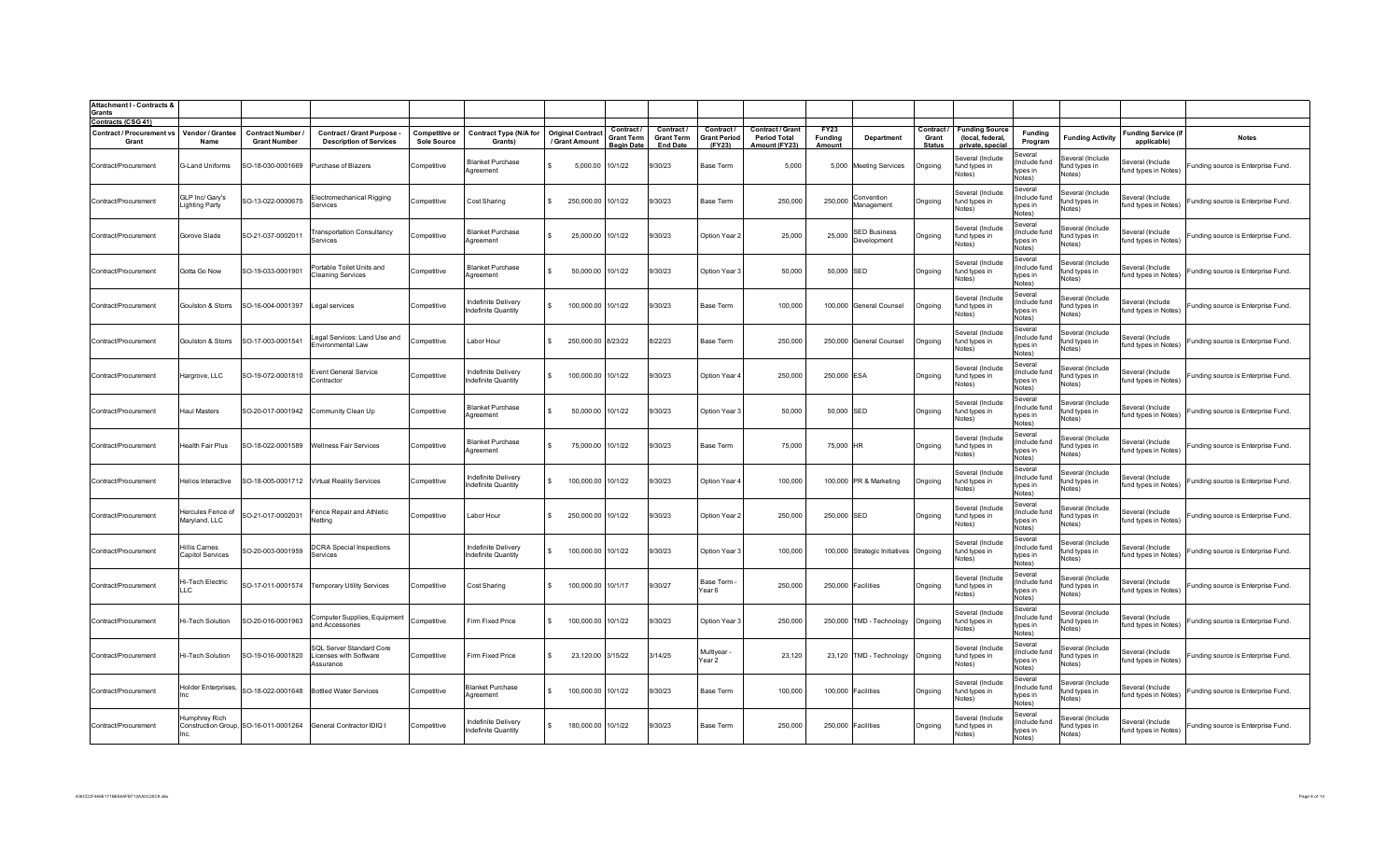| <b>Attachment I - Contracts &amp;</b>                           |                                          |                                               |                                                                                                      |                                      |                                          |              |                                            |                                                      |                                                   |                                             |                                                          |                                         |                          |                                      |                                                               |                                                |                                             |                                           |                                    |
|-----------------------------------------------------------------|------------------------------------------|-----------------------------------------------|------------------------------------------------------------------------------------------------------|--------------------------------------|------------------------------------------|--------------|--------------------------------------------|------------------------------------------------------|---------------------------------------------------|---------------------------------------------|----------------------------------------------------------|-----------------------------------------|--------------------------|--------------------------------------|---------------------------------------------------------------|------------------------------------------------|---------------------------------------------|-------------------------------------------|------------------------------------|
| Grants                                                          |                                          |                                               |                                                                                                      |                                      |                                          |              |                                            |                                                      |                                                   |                                             |                                                          |                                         |                          |                                      |                                                               |                                                |                                             |                                           |                                    |
| Contracts (CSG 41)<br><b>Contract / Procurement vs</b><br>Grant | Vendor / Grantee<br>Name                 | <b>Contract Number</b><br><b>Grant Number</b> | Contract / Grant Purpose -<br><b>Description of Services</b>                                         | Competitive or<br><b>Sole Source</b> | <b>Contract Type (N/A for</b><br>Grants) |              | <b>Original Contract</b><br>/ Grant Amount | Contract /<br><b>Grant Term</b><br><b>Beain Date</b> | Contract/<br><b>Grant Term</b><br><b>End Date</b> | Contract /<br><b>Grant Period</b><br>(FY23) | Contract / Grant<br><b>Period Total</b><br>Amount (FY23) | <b>FY23</b><br><b>Funding</b><br>Amount | <b>Department</b>        | Contract /<br>Grant<br><b>Status</b> | <b>Funding Source</b><br>(local, federal,<br>private, special | <b>Funding</b><br>Program                      | <b>Funding Activity</b>                     | <b>Funding Service (if</b><br>applicable) | <b>Notes</b>                       |
| Contract/Procurement                                            | deal Electrical<br>Supply Corp           | SO-19-011-0001775                             | Electrical Equipment, Parts and<br>Supplies                                                          | Competitive                          | <b>Blanket Purchase</b><br>Agreement     |              | 100,000.00                                 | 10/1/22                                              | 9/30/23                                           | Option Year 4                               | 100,000                                                  |                                         | 100,000 Facilities       | Ongoing                              | Several (Include<br>fund types in<br>Notes)                   | Several<br>Include fund<br>types in<br>Notes)  | Several (Include<br>fund types in<br>Notes) | everal (Include<br>fund types in Notes)   | unding source is Enterprise Fund.  |
| Contract/Procurement                                            | Impact Collective                        | SO-21-005-0002047                             | Strategic Communications,<br>Social and Digital<br>Media,&Community<br>Engagement Services - Tasks 2 | Competitive                          | ndefinite Delivery<br>ndefinite Quantity | $\mathbf{s}$ | 50,000.00                                  | 10/1/22                                              | 9/30/23                                           | Option Year 2                               | 50,000                                                   |                                         | 50,000 PR & Marketing    | Ongoing                              | Several (Include<br>fund types in<br>Notes)                   | Several<br>Include fund<br>tvpes in<br>Notes)  | Several (Include<br>fund types in<br>Notes) | Several (Include<br>fund types in Notes)  | Funding source is Enterprise Fund. |
| Contract/Procurement                                            |                                          | Infinity Solutions, Inc SO-19-011-0001844     | Ethernet/ Network Upgrade and<br>Repair Services                                                     | Competitive                          | Labor Hour                               | $\mathbf{S}$ | 100,000.00                                 | 10/1/22                                              | 9/30/23                                           | Option Year 4                               | 100,000                                                  |                                         | 100,000 Facilities       | Ongoing                              | Several (Include<br>fund types in<br>Notes)                   | Several<br>Include fund<br>types in<br>Notes)  | Several (Include<br>fund types in<br>Notes) | Several (Include<br>fund types in Notes)  | Funding source is Enterprise Fund. |
| Contract/Procurement                                            | InfoMart                                 | SO-20-020-0001924                             | Background and Drug Testing                                                                          | Competitive                          | Firm Fixed Price                         | l s          | 100,000.00 3/6/22                          |                                                      | 3/5/23                                            | Option Year 2                               | 100,000                                                  | 100,000 HR                              |                          | Ongoing                              | Several (Include<br>fund types in<br>Notes)                   | Several<br>Include fund<br>tvpes in<br>Notes)  | Several (Include<br>fund types in<br>Notes) | Several (Include<br>fund types in Notes)  | Funding source is Enterprise Fund. |
| Contract/Procurement                                            | nnovative Pest<br>Management             | SO-15-012-0001084                             | Pest Control Services                                                                                | Competitive                          | Labor Hour                               |              | 100,000.00                                 | 10/1/22                                              | 9/30/23                                           | Base Term                                   | 250,000                                                  |                                         | 250,000 Facilities       | Ongoing                              | Several (Include<br>fund types in<br>Notes)                   | Several<br>Include fund<br>types in<br>Notes)  | Several (Include<br>fund types in<br>Notes) | Several (Include<br>fund types in Notes)  | unding source is Enterprise Fund.  |
| Contract/Procurement                                            | nnovative Pest<br>Management             | SO-18-017-0001730                             | Pest Control Services ESA                                                                            | Competitive                          | Labor Hour                               | -S.          | 100,000.00 8/30/22                         |                                                      | 8/31/23                                           | Option Year 4                               | 100,000                                                  | 100,000 ESA                             |                          | Ongoing                              | Several (Include<br>fund types in<br>Votes)                   | Several<br>(Include fund<br>types in<br>Notes) | Several (Include<br>fund types in<br>Notes) | Several (Include<br>fund types in Notes)  | Funding source is Enterprise Fund. |
| Contract/Procurement                                            | nova Employee<br>Assistance              | SO-20-020-0001973                             | Employee Assistance Program<br>Services                                                              | Competitive                          | Labor Hour                               | <b>S</b>     | 60.000.00                                  | 10/1/22                                              | 9/30/23                                           | Option Year 2                               | 60,000                                                   | 60,000 HR                               |                          | Ongoing                              | Several (Include<br>fund types in<br>Notes)                   | Several<br>(Include fund<br>tynes in<br>Notes) | Several (Include<br>fund types in<br>Notes) | Several (Include<br>fund types in Notes)  | Funding source is Enterprise Fund. |
| Contract/Procurement                                            | nterface Media<br>Group, Inc             | SO-19-005-0001835                             | Photography and Videography<br>Services                                                              | Competitive                          | ndefinite Delivery<br>definite Quantity  | $\mathbf{s}$ | 50,000.00                                  | 10/1/22                                              | 9/30/23                                           | Option Year 4                               | 50,000                                                   |                                         | 50,000 PR & Marketing    | Ongoing                              | Several (Include<br>und types in<br>Votes)                    | Several<br>(Include fund<br>types in<br>Notes) | several (Include<br>und types in<br>Notes)  | Several (Include<br>fund types in Notes)  | Funding source is Enterprise Fund. |
| Contract/Procurement                                            | Interface Media<br>Group, Inc            | SO-18-005-0001724                             | /irtual Reality 360 Degree<br>Photography and Videography<br>Services                                | Competitive                          | ndefinite Deliverv<br>ndefinite Quantity | $\mathbf{s}$ | 100,000.00                                 | 10/1/22                                              | 9/30/23                                           | Option Year 4                               | 100,000                                                  |                                         | 100,000 PR & Marketing   | Ongoing                              | Several (Include<br>fund types in<br>Notes)                   | Several<br>(Include fund<br>types in<br>Notes) | Several (Include<br>fund types in<br>Notes) | Several (Include<br>fund types in Notes)  | Funding source is Enterprise Fund. |
| Contract/Procurement                                            | ron Mountain<br>nformation<br>Management | SO-21-021-0002068                             | Document Retention Services                                                                          |                                      | Firm Fixed Price                         |              | 20,000.00                                  | 10/1/22                                              | 9/30/23                                           | Option Year                                 | 20,000                                                   |                                         | 20,000 Business Services | Ongoing                              | Several (Include<br>und types in<br>Notes)                    | Several<br>Include fund<br>types in<br>Notes)  | Several (Include<br>fund types in<br>Notes) | Several (Include<br>fund types in Notes)  | Funding source is Enterprise Fund. |
| Contract/Procurement                                            | Jenks Inc.                               | SO-21-014-0002088                             | Carpentry and Related Supplies                                                                       | Competitive                          | Firm Fixed Price                         | l \$         | 100,000.00                                 | 10/1/22                                              | 9/30/23                                           | Option Year                                 | 100,000                                                  |                                         | 100,000 Facilities       | Ongoing                              | Several (Include<br>fund types in<br>Notes)                   | Several<br>(Include fund<br>types in<br>Notes) | Several (Include<br>fund types in<br>Notes) | Several (Include<br>fund types in Notes)  | Funding source is Enterprise Fund. |
| Contract/Procurement                                            |                                          | Jerome L. Trucking, SO-18-011-0001755         | Waste Management and<br>Recycling Services                                                           | Competitive                          | Labor Hour                               | $\mathbf{R}$ | 250,000.00                                 | 10/1/22                                              | 9/30/23                                           | Option Year 4                               | 250,000                                                  |                                         | 250,000 Facilities       | Ongoing                              | Several (Include<br>fund types in<br>Notes)                   | Several<br>Include fund<br>types in<br>Notes)  | Several (Include<br>fund types in<br>Notes) | Several (Include<br>fund types in Notes)  | Funding source is Enterprise Fund. |
| Contract/Procurement                                            | Johnson Controls                         | SO-18-011-0001714                             | Digital Camera IP Surveillance<br>System                                                             | Competitive                          | Labor Hour                               | <b>S</b>     | 100,000.00                                 | 12/3/22                                              | 12/2/23                                           | Option Year 3                               | 100,000                                                  |                                         | 100,000 Facilities       | Ongoing                              | Several (Include<br>fund types in<br>Notes)                   | Several<br>(Include fund<br>types in<br>Notes) | Several (Include<br>fund types in<br>Notes) | Several (Include<br>fund types in Notes)  | Funding source is Enterprise Fund. |
| Contract/Procurement                                            | Judd Fire<br>Protection, LLC             | SO-17-011-0001554                             | Sprinkler System Maintenance<br>(Wet/Dry)                                                            | Competitive                          | Time and Materials                       | <b>S</b>     | 100,000.00                                 | 10/1/22                                              | 9/30/23                                           | Base Term                                   | 100,000                                                  |                                         | 100,000 Facilities       | Ongoing                              | Several (Include<br>fund types in<br>Notes)                   | Several<br>Include fund<br>tvpes in<br>Notes)  | Several (Include<br>fund types in<br>Notes) | Several (Include<br>fund types in Notes)  | Funding source is Enterprise Fund. |
| Contract/Procurement                                            | Equipment, Inc.                          | Kelly Generator and SO-22-011-0002112         | Generator Service and<br>Maintenance                                                                 | Competitive                          | Fixed Price/Labor Hour                   |              | 250,000.00 2/2/22                          |                                                      | 3/31/22                                           | Option Year                                 | 250,000                                                  |                                         | 250,000 Facilities       | Ongoing                              | Several (Include<br>fund types in<br>Notes)                   | Several<br>(Include fund<br>types in<br>Notes) | Several (Include<br>fund types in<br>Votes) | Several (Include<br>fund types in Notes)  | Funding source is Enterprise Fund. |
| Contract/Procurement                                            | Keynote<br>Consulting, Ltd.              | SO-20-011-0001951                             | Jngerboeck Software Training<br>and Consulting Services                                              | Competitive                          | Blanket Purchase<br>Agreement            | IS.          | 100,000.00 10/1/22                         |                                                      | 9/30/23                                           | Option Year 3                               | 100,000                                                  |                                         | 100,000 Facilities       | Ongoing                              | Several (Include<br>fund types in<br>Notes)                   | Several<br>(Include fund<br>types in<br>Notes) | Several (Include<br>fund types in<br>Notes) | Several (Include<br>fund types in Notes)  | Funding source is Enterprise Fund. |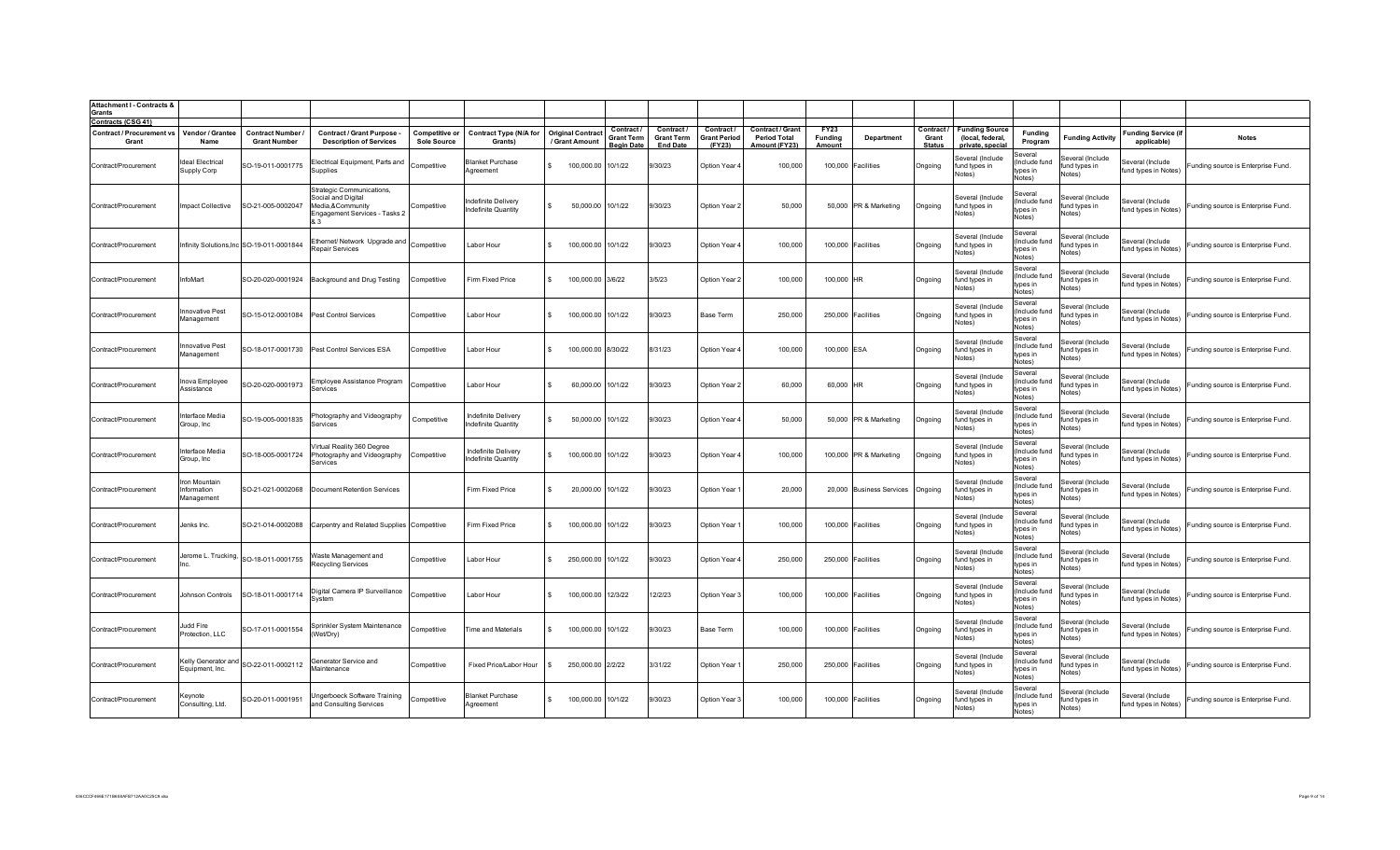| <b>Attachment I - Contracts &amp;</b><br>Grants                         |                                                                       |                                      |                                                                                                              |                    |                                           |                          |              |                                        |                                      |                               |                                      |                          |                                         |                        |                                             |                                                |                                             |                                          |                                    |
|-------------------------------------------------------------------------|-----------------------------------------------------------------------|--------------------------------------|--------------------------------------------------------------------------------------------------------------|--------------------|-------------------------------------------|--------------------------|--------------|----------------------------------------|--------------------------------------|-------------------------------|--------------------------------------|--------------------------|-----------------------------------------|------------------------|---------------------------------------------|------------------------------------------------|---------------------------------------------|------------------------------------------|------------------------------------|
| <b>Contracts (CSG 41)</b><br>Contract / Procurement vs Vendor / Grantee |                                                                       | <b>Contract Number</b>               | Contract / Grant Purpose                                                                                     | Competitive or     | <b>Contract Type (N/A for</b>             | <b>Original Contract</b> |              | Contract /                             | Contract /                           | Contract /                    | <b>Contract / Grant</b>              | <b>FY23</b>              |                                         |                        | Contract / Funding Source                   | <b>Funding</b>                                 |                                             | <b>Funding Service (if</b>               |                                    |
| Grant                                                                   | Name                                                                  | <b>Grant Number</b>                  | <b>Description of Services</b>                                                                               | <b>Sole Source</b> | Grants)                                   | / Grant Amount           |              | <b>Grant Term</b><br><b>Beain Date</b> | <b>Grant Term</b><br><b>End Date</b> | <b>Grant Period</b><br>(FY23) | <b>Period Total</b><br>Amount (FY23) | <b>Funding</b><br>Amount | Department                              | Grant<br><b>Status</b> | (local, federal,<br>private, special        | Program                                        | <b>Funding Activity</b>                     | applicable)                              | <b>Notes</b>                       |
| Contract/Procurement                                                    | aura Rankin & Co<br>LLC dba EPOCH                                     | SO-18-005-0001639                    | Event Management Services<br>and Marketing/ Communications Competitive<br>Services                           |                    | Indefinite Delivery<br>ndefinite Quantity | $\mathbf{s}$             | 25,000.00    | 10/1/22                                | 9/30/23                              | Base Term                     | 25,000                               |                          | 25,000 PR & Marketing                   | Ongoing                | Several (Include<br>fund types in<br>Notes) | Several<br>(Include fund<br>types in<br>Notes) | Several (Include<br>fund types in<br>Notes) | Several (Include<br>fund types in Notes) | Funding source is Enterprise Fund. |
| Contract/Procurement                                                    | Lawsons Catering                                                      | SO-19-020-0001806                    | <b>Catering Services</b>                                                                                     | Competitive        | <b>Blanket Purchase</b><br>Aareement      | $\hat{\mathbf{r}}$       | 20,000.00    | 10/1/22                                | 9/30/23                              | Option Year 4                 | 20,000                               | 20,000 HR                |                                         | Ongoing                | Several (Include<br>fund types in<br>Notes) | Several<br>Include fund<br>types in<br>Notes)  | Several (Include<br>fund types in<br>Votes) | everal (Include<br>fund types in Notes)  | Funding source is Enterprise Fund. |
| Contract/Procurement                                                    | evin Professional<br>Services, Inc                                    | SO-21-016-0002074                    | Audio Visual Sound<br>System/Equipment                                                                       | Competitive        | Firm Fixed Price                          |                          | 25,000.00    | 10/1/22                                | 9/30/23                              | Option Year                   | 25,000                               |                          | 25,000 TMD - Technology                 | Ongoing                | Several (Include<br>fund types in<br>Votes) | Several<br>Include fund<br>types in<br>Notes)  | Several (Include<br>und types in<br>Votes)  | everal (Include<br>fund types in Notes)  | unding source is Enterprise Fund.  |
| Contract/Procurement                                                    | <b>EXISNEXIS A</b><br>Division of Reed<br>Elsevier                    | SO-20-004-0001993                    | Lexis Nexis Subscription                                                                                     |                    | Firm Fixed Price                          | -S                       | 30,000.00    | 10/1/22                                | 9/30/23                              | Option Year 2                 | 30,000                               | 30,000 Legal             |                                         | Ongoing                | Several (Include<br>fund types in<br>Notes) | Several<br>(Include fund<br>types in<br>Notes) | Several (Include<br>fund types in<br>Notes) | Several (Include<br>fund types in Notes) | Funding source is Enterprise Fund. |
| Contract/Procurement                                                    | <b>LGC Security</b>                                                   | SO-19-075-0001782                    | Event Crowd Management<br>Services                                                                           | Competitive        | ndefinite Delivery<br>ndefinite Quantity  |                          | 100,000.00   | 10/1/22                                | 9/30/23                              | Option Year 4                 | 250,000                              | 250,000 ESA              |                                         | Ongoing                | Several (Include<br>fund types in<br>Notes) | Several<br>Include fund<br>types in<br>Notes)  | Several (Include<br>fund types in<br>Notes) | Several (Include<br>fund types in Notes) | Funding source is Enterprise Fund  |
| Contract/Procurement                                                    | ifestar Response<br>of Maryland                                       | SO-19-072-0001909                    | ALS and BLS Units                                                                                            | Competitive        | Firm Fixed Price                          | $\mathbf{S}$             | 100,000.00   | 10/1/22                                | 9/30/23                              | Option Year 3                 | 250,000                              | 250,000 ESA              |                                         | Ongoing                | Several (Include<br>und types in<br>Votes)  | Several<br>(Include fund<br>types in<br>Notes) | Several (Include<br>und types in<br>Votes)  | Several (Include<br>fund types in Notes) | Funding source is Enterprise Fund. |
| Contract/Procurement                                                    | inda Roth<br>Associates                                               | SO-18-005-0001587                    | <b>Event Management Services</b><br>and Marketing/Communications Competitive<br>Services                     |                    | ndefinite Deliverv<br>ndefinite Quantity  | $\mathbf{s}$             | 100,000.00   | 10/1/22                                | 9/30/23                              | Base Term                     | 100,000                              |                          | 100,000 PR & Marketing                  | Ongoing                | Several (Include<br>fund types in<br>Notes) | Several<br>(Include fund<br>types in<br>Notes) | Several (Include<br>fund types in<br>Notes) | Several (Include<br>fund types in Notes) | Funding source is Enterprise Fund. |
| Contract/Procurement                                                    | inda Roth<br>Associates                                               | SO-21-005-0002041                    | Strategic Communications,<br>Social and Digital Media, and<br>Community Engagement<br>Services - Tasks 1,2,3 | Competitive        | ndefinite Delivery<br>ndefinite Quantity  | $\mathbf{f}$             | 75,000.00    | 10/1/22                                | 9/30/23                              | Option Year 2                 | 75,000                               |                          | 75,000 PR & Marketing                   | Ongoing                | Several (Include<br>fund types in<br>Notes) | Several<br>Include fund<br>types in<br>Notes)  | everal (Include<br>fund types in<br>Notes)  | everal (Include<br>fund types in Notes)  | Funding source is Enterprise Fund. |
| Contract/Procurement                                                    | Management<br>Recruiters of Fort<br>Siter-Neubaurer<br>and Associates | Worth- SW, L.O dba SO-19-020-0001829 | <b>Recruiting Services</b>                                                                                   | Competitive        | Labor Hour                                | $\mathbf{S}$             | 100,000.00   | 10/1/22                                | 9/30/23                              | Option Year 4                 | 100,000                              | 100,000 HR               |                                         | Ongoing                | Several (Include<br>fund types in<br>Notes) | Several<br>(Include fund<br>tvpes in<br>Notes) | Several (Include<br>fund types in<br>Votes) | Several (Include<br>fund types in Notes) | Funding source is Enterprise Fund. |
| Contract/Procurement                                                    | Mars on Gravitv<br>Productions, LLC                                   | GO-018-005-0001588                   | <b>Event Management Services</b><br>and Marketing/Communications Competitive<br>Services                     |                    | ndefinite Delivery<br>Indefinite Quantity | $\mathbf{S}$             | 100,000.00   | 10/1/22                                | 9/30/23                              | Base Term                     | 100.000                              |                          | 100,000 PR & Marketing                  | Ongoing                | Several (Include<br>fund types in<br>Notes) | Severa<br>(Include fund<br>types in<br>Notes)  | Several (Include<br>fund types in<br>Votes) | Several (Include<br>fund types in Notes) | Funding source is Enterprise Fund. |
| Contract/Procurement                                                    | Matthai Material<br>Handling                                          | SO-19-011-0001780                    | Racking System Modification,<br>nstallation and Repair Services                                              | Competitive        | <b>Blanket Purchase</b><br>Agreement      |                          | 100,000.00   | 10/1/22                                | 9/30/23                              | Option Year 4                 | 100,000                              |                          | 100,000 Facilities                      | Ongoing                | Several (Include<br>fund types in<br>Votes) | Several<br>Include fund<br>types in<br>Notes)  | Several (Include<br>und types in<br>Notes)  | Several (Include<br>fund types in Notes) | Funding source is Enterprise Fund. |
| Contract/Procurement                                                    | MB Staffing<br>Services                                               | SO-18-020-0001736                    | <b>Temporary Staffing Services</b>                                                                           | Competitive        | Labor Hour                                |                          | 100,000.00   | 10/1/22                                | 9/30/23                              | Option Year 4                 | 250,000                              | 250,000 HR               |                                         | Ongoing                | Several (Include<br>fund types in<br>Notes) | Several<br>Include fund<br>types in<br>Notes)  | Several (Include<br>fund types in<br>Votes) | Several (Include<br>fund types in Notes) | Funding source is Enterprise Fund  |
| Contract/Procurement                                                    | McAndrews<br>Restoration                                              | SO-17-011-0001586                    | Waterproofing and Leak Repairs<br>Services                                                                   | Competitive        | Labor Hour                                |                          | 250,000.00   | 10/1/22                                | 9/30/23                              | Base Term                     | 250,000                              |                          | 250,000 Facilities                      | Ongoing                | Several (Include<br>fund types in<br>Notes) | Several<br>Include fund<br>types in<br>Notes)  | Several (Include<br>fund types in<br>Notes) | Several (Include<br>fund types in Notes) | Funding source is Enterprise Fund. |
| Contract/Procurement                                                    | MCN Build Inc.                                                        | SO-18-003-0001696                    | Design-Build Services RFK<br>Campus Redevelopment                                                            | Competitive        | Fixed Price/Labor Hour                    |                          | 1,873,064.00 | 10/1/22                                | 9/30/23                              | Option Year 3                 | 1,873,064                            |                          | 1,873,064 Strategic Initiatives Ongoing |                        | Several (Include<br>fund types in<br>Notes) | Several<br>Include fund<br>types in<br>Notes)  | Several (Include<br>fund types in<br>Notes) | everal (Include<br>fund types in Notes)  | unding source is Enterprise Fund.  |
| Contract/Procurement                                                    | MDM Office<br>Systems, Inc. dba<br>Standard Office<br>Supply          | SO-20-021-0001984                    | <b>Office Supplies</b>                                                                                       | Competitive        | Firm Fixed Price                          | $\mathbf{S}$             | 125,000.00   | 10/1/22                                | 9/30/23                              | Option Year 2                 | 125,000                              |                          | 125,000 Business Services               | Ongoing                | Several (Include<br>fund types in<br>Notes) | Several<br>Include fund<br>types in<br>Notes)  | everal (Include<br>fund types in<br>Notes)  | Several (Include<br>fund types in Notes) | Funding source is Enterprise Fund. |
| Contract/Procurement                                                    | <b>MDM Office</b><br>Systems, Inc. dba<br>Standard Office<br>Supply   | SO-18-011-0001732 Supply of Easels   |                                                                                                              | Competitive        | <b>Blanket Purchase</b><br>Aareement      | $\mathbf{S}$             | 100,000.00   | 10/1/22                                | 9/30/23                              | Base Term                     | 100,000                              |                          | 100,000 Meeting Services                | Ongoing                | Several (Include<br>fund types in<br>Notes) | Several<br>(Include fund<br>tvpes in<br>Notes) | ieveral (Include<br>fund types in<br>Notes) | Several (Include<br>fund types in Notes) | Funding source is Enterprise Fund. |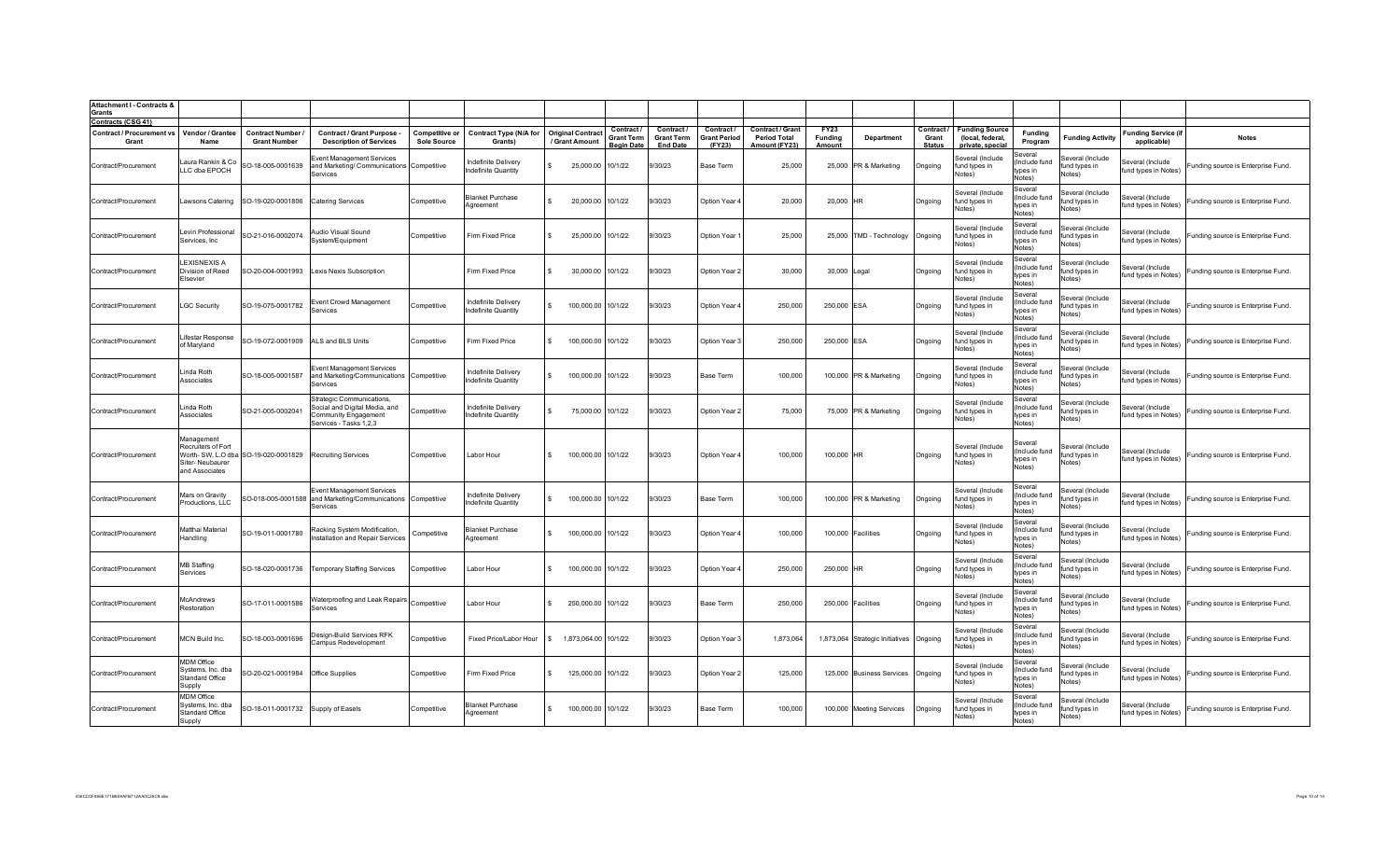| <b>Attachment I - Contracts &amp;</b><br><b>Grants</b>                 |                                         |                                               |                                                                            |                                            |                                                   |                                            |                                                    |                                                  |                                             |                                                                 |                           |                                       |                                      |                                                               |                                                |                                             |                                           |                                    |
|------------------------------------------------------------------------|-----------------------------------------|-----------------------------------------------|----------------------------------------------------------------------------|--------------------------------------------|---------------------------------------------------|--------------------------------------------|----------------------------------------------------|--------------------------------------------------|---------------------------------------------|-----------------------------------------------------------------|---------------------------|---------------------------------------|--------------------------------------|---------------------------------------------------------------|------------------------------------------------|---------------------------------------------|-------------------------------------------|------------------------------------|
| <b>Contracts (CSG 41)</b><br><b>Contract / Procurement vs</b><br>Grant | Vendor / Grantee<br>Name                | <b>Contract Number</b><br><b>Grant Number</b> | Contract / Grant Purpose -<br><b>Description of Services</b>               | Competitive or<br><b>Sole Source</b>       | <b>Contract Type (N/A for</b><br>Grants)          | <b>Original Contract</b><br>/ Grant Amount | Contract<br><b>Grant Term</b><br><b>Beain Date</b> | Contract<br><b>Grant Term</b><br><b>End Date</b> | Contract /<br><b>Grant Period</b><br>(FY23) | <b>Contract / Grant</b><br><b>Period Total</b><br>Amount (FY23) | FY23<br>Funding<br>Amount | <b>Department</b>                     | Contract /<br>Grant<br><b>Status</b> | <b>Funding Source</b><br>(local, federal,<br>private, special | Fundina<br>Program                             | <b>Funding Activity</b>                     | <b>Funding Service (if</b><br>applicable) | <b>Notes</b>                       |
| Contract/Procurement                                                   | Mesh Global                             | SO-17-005-0001593                             | Event Management Services<br>and Marketing and Sports and<br>Entertainment | Competitive                                | Indefinite Delivery<br>ndefinite Quantity         | 100,000.00 10/1/22                         |                                                    | 9/30/23                                          | Base Term                                   | 200,000                                                         |                           | 200,000 PR & Marketing                | Ongoing                              | Several (Include<br>und types in<br>Notes)                    | Several<br>(Include fund<br>tvpes in<br>Notes) | Several (Include<br>fund types in<br>Notes) | Several (Include<br>fund types in Notes)  | Funding source is Enterprise Fund. |
| Contract/Procurement                                                   | Metropolitan Office<br>Products         | SO-21-021-0002053                             | Office Supplies                                                            | Competitive                                | Firm Fixed Price                                  | 100,000.00 10/1/22<br>$\mathbf{S}$         |                                                    | 9/30/23                                          | Option Year '                               | 250,000                                                         |                           | 250,000 Business Services             | Ongoing                              | Several (Include<br>fund types in<br>Votes)                   | Several<br>(Include fund<br>tvnes in<br>Notes) | Several (Include<br>fund types in<br>Notes) | Several (Include<br>fund types in Notes)  | Funding source is Enterprise Fund. |
| Contract/Procurement                                                   | Michael A. Jacobs,<br>Eso               | SO-16-020-0001151                             | Facilitation and Mediation<br><b>Consulting Services</b>                   | Competitive                                | Labor Hour                                        | 125,000.00 10/1/22                         |                                                    | 9/30/23                                          | Base Term                                   | 125,000                                                         | 125,000 HR                |                                       | Ongoing                              | Several (Include<br>fund types in<br>Notes)                   | Several<br>(Include fund<br>types in<br>Notes) | Several (Include<br>fund types in<br>Notes) | Several (Include<br>fund types in Notes)  | Funding source is Enterprise Fund. |
| Contract/Procurement                                                   | didtown Personnel,                      | SO-18-020-0001738                             | <b>Temporary Staffing Services</b>                                         | Competitive                                | Labor Hour                                        | 100,000.00                                 | 10/1/22                                            | 9/30/23                                          | Option Year                                 | 100,000                                                         | 100,000 HR                |                                       | Ongoing                              | Several (Include<br>fund types in<br>Notes)                   | Several<br>(Include fund<br>types in<br>Notes) | Several (Include<br>fund types in<br>Notes) | Several (Include<br>fund types in Notes)  | Funding source is Enterprise Fund. |
| Contract/Procurement                                                   | Mike B<br>Photography                   | SO-19-005-0001839                             | Photography and Videograph <sub>)</sub><br>Services                        | Competitive                                | Indefinite Delivery<br>ndefinite Quantity         | 100,000.00<br>-S                           | 10/1/22                                            | 9/30/23                                          | Option Year 4                               | 200,000                                                         |                           | 200,000 PR & Marketing                | Ongoing                              | Several (Include<br>fund types in<br>Notes)                   | Several<br>(Include fund<br>tvpes in<br>Notes) | Several (Include<br>fund types in<br>Notes) | Several (Include<br>fund types in Notes)  | Funding source is Enterprise Fund. |
| Contract/Procurement                                                   | Mike B<br>Photography                   |                                               | SO-22-018-0002127 Content Production Services                              | Competitive                                | Indefinite Delivery<br><b>Indefinite Quantity</b> | 75,000.00 2/2/22<br>$\mathbf{S}$           |                                                    | 9/30/22                                          | Option Year 1                               | 75,000                                                          | 75,000                    | CCD - Creative<br>Services            | Ongoing                              | Several (Include<br>fund types in<br>Notes)                   | Several<br>(Include fund<br>tvpes in<br>Notes) | Several (Include<br>fund types in<br>Notes) | Several (Include<br>fund types in Notes)  | Funding source is Enterprise Fund. |
| Contract/Procurement                                                   | MindFinders, Inc                        |                                               | SO-19-020-0001827 Executive Recruiting Service                             | Competitive                                | Labor Hour                                        | 100,000.00                                 | 10/1/22                                            | 9/30/23                                          | Option Year 4                               | 100,000                                                         | 100,000 HR                |                                       | Ongoing                              | Several (Include<br>fund types in<br>Notes)                   | Several<br>Include fund<br>tvoes in<br>Notes)  | Several (Include<br>fund types in<br>Notes) | everal (Include<br>fund types in Notes)   | Funding source is Enterprise Fund. |
| Contract/Procurement                                                   | Mitchell Humphrey                       | SO-11-023-0000278                             | <b>FMSII Software Products</b><br>License and Maintenance<br>Support       | Sole source /<br>Partnership/Agre<br>ement | Firm Fixed Price                                  | 100,000.00 1/1/11                          |                                                    | 9/30/32                                          | Option Year                                 | 100,000                                                         |                           | 100,000 FMD - Finance                 | Ongoing                              | Several (Include<br>fund types in<br>Notes)                   | Several<br>Include fund<br>tvpes in<br>Notes)  | Several (Include<br>fund types in<br>Notes) | everal (Include<br>fund types in Notes)   | Funding source is Enterprise Fund. |
| Contract/Procurement                                                   | Mode Four, LLC                          | SO-18-005-0001701                             | <b>Virtual Reality Services</b>                                            | Competitive                                | Indefinite Delivery<br>ndefinite Quantity         | 50,000.00                                  | 10/1/22                                            | 9/30/23                                          | Base Term                                   | 50,000                                                          |                           | 50,000 PR & Marketing                 | Ongoing                              | Several (Include<br>und types in<br>Notes)                    | Several<br>Include fund<br>types in<br>Notes)  | Several (Include<br>fund types in<br>Notes) | everal (Include<br>fund types in Notes)   | unding source is Enterprise Fund.  |
| Contract/Procurement                                                   | Modern Door &<br><b>Equipment Sales</b> | SO-18-011-0001654                             | Door Installation and Repair and Competitive<br>Maintenance Services       |                                            | Labor Hour                                        | 250,000.00 10/1/22                         |                                                    | 9/30/23                                          | Base Term                                   | 250,000                                                         |                           | 250,000 Facilities                    | Ongoing                              | Several (Include<br>fund types in<br>Notes)                   | Several<br>(Include fund<br>types in<br>Notes) | Several (Include<br>fund types in<br>Notes) | Several (Include<br>fund types in Notes)  | Funding source is Enterprise Fund. |
| Contract/Procurement                                                   | Modern Door &<br><b>Equipment Sales</b> | SO-18-011-0001731                             | Operable Walls/Partitions<br>Purchase and Installation<br><b>Services</b>  | Sole source                                | Labor Hour                                        | 150,000.00 10/1/22                         |                                                    | 9/30/23                                          | Base Term                                   | 250,000                                                         |                           | 250,000 Facilities                    | Ongoing                              | Several (Include<br>fund types in<br>Notes)                   | Several<br>(Include fund<br>tvnes in<br>Notes) | Several (Include<br>fund types in<br>Notes) | everal (Include<br>fund types in Notes)   | Funding source is Enterprise Fund. |
| Contract/Procurement                                                   | Morgan, Lewis &<br><b>Bockius LLP</b>   | SO-16-004-0001356                             | Legal Services                                                             | Competitive                                | Indefinite Delivery<br><b>Indefinite Quantity</b> | 100,000.00 10/1/22                         |                                                    | 9/30/23                                          | Base Term                                   | 100,000                                                         |                           | 100,000 General Counsel               | Ongoing                              | Several (Include<br>fund types in<br>Votes)                   | Several<br>(Include fund<br>tvpes in<br>Notes) | ieveral (Include<br>fund types in<br>Votes) | everal (Include<br>fund types in Notes)   | Funding source is Enterprise Fund. |
| Contract/Procurement                                                   | MVS Inc.                                | SO-20-016-0001964                             | Computer Supplies, Equipment<br>and Accessories                            | Competitive                                | Firm Fixed Price                                  | 250,000.00 10/1/22                         |                                                    | 9/30/23                                          | Option Year 3                               | 250,000                                                         |                           | 250,000 TMD - Technology              | Ongoing                              | Several (Include<br>fund types in<br>Notes)                   | Several<br>Include fund<br>types in<br>Notes)  | Several (Include<br>fund types in<br>Notes) | Several (Include<br>fund types in Notes)  | Funding source is Enterprise Fund. |
| Contract/Procurement                                                   | MVS Inc.                                | SO-20-131-0001955                             | Storage Solutions and Servers                                              | Competitive                                | Firm Fixed Price                                  | 150,000.00 10/1/22<br>-S                   |                                                    | 9/30/23                                          | Option Year 3                               | 150,000                                                         |                           | 150,000 TMD - Technology              | Ongoing                              | Several (Include<br>fund types in<br>Notes)                   | Several<br>(Include fund<br>types in<br>Notes) | Several (Include<br>fund types in<br>Notes) | Several (Include<br>fund types in Notes)  | Funding source is Enterprise Fund. |
| Contract/Procurement                                                   | MVS Inc.                                | SO-19-016-0001900                             | Supply of Microsoft and Adobe<br>Software                                  | Competitive                                | Firm Fixed Price                                  | 200,000.00 10/1/22<br>-S                   |                                                    | 9/30/23                                          | Option Year 3                               | 200,000                                                         |                           | 200,000 TMD - Technology              | Ongoing                              | Several (Include<br>fund types in<br>Notes)                   | Several<br>(Include fund<br>types in<br>Notes) | ieveral (Include<br>fund types in<br>Notes) | Several (Include<br>fund types in Notes)  | Funding source is Enterprise Fund. |
| Contract/Procurement                                                   | National Corporate<br>Housing           | SO-19-022-0001872                             | Corporate Housing and<br><b>Employee Relocation Services</b>               | Competitive                                | Firm Fixed Price                                  | 50,000.00 10/1/22<br>$\mathbf{S}$          |                                                    | 9/30/23                                          | Option Year 4                               | 50,000                                                          | 50,000 HR                 |                                       | Ongoing                              | Several (Include<br>fund types in<br>Notes)                   | Several<br>(Include fund<br>tvnes in<br>Notes) | everal (Include<br>fund types in<br>Notes)  | Several (Include<br>fund types in Notes)  | Funding source is Enterprise Fund. |
| Contract/Procurement                                                   | OMA*AMO<br>Architecture PC              |                                               | SO-16-003-0001380 External Building Activation                             | Competitive                                | Fixed Price/Labor Hour                            | \$ 3,105,866.00 10/1/22                    |                                                    | 9/30/23                                          | Option Year 4                               | 250,000                                                         |                           | 250,000 Strategic Initiatives Ongoing |                                      | Several (Include<br>fund types in<br>Notes)                   | Several<br>Include fund<br>types in<br>Notes)  | ieveral (Include<br>fund types in<br>Notes) | Several (Include<br>fund types in Notes)  | Funding source is Enterprise Fund. |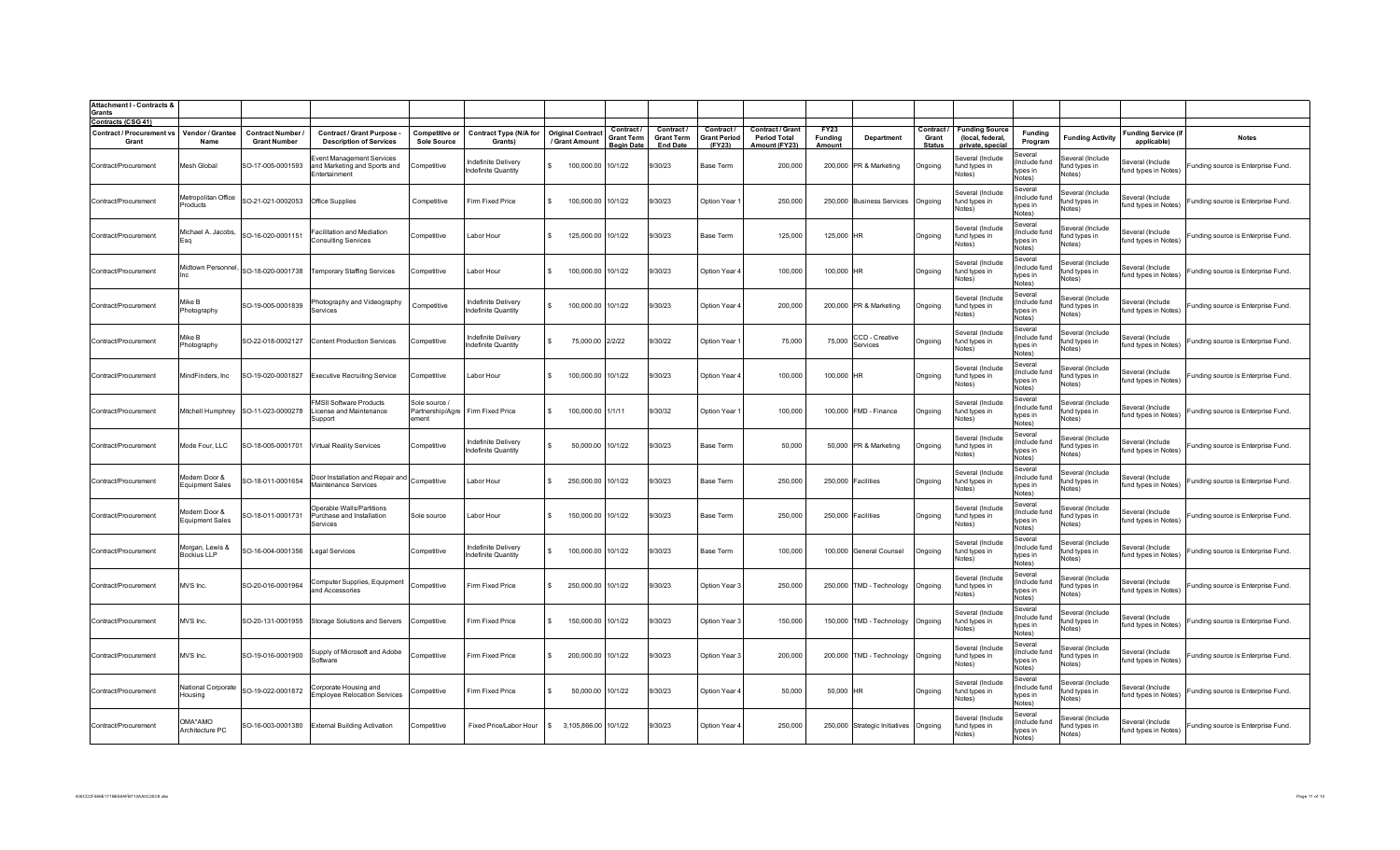| Attachment I - Contracts &<br>Grants      |                                                                                |                                               |                                                                                                           |                                      |                                                   |                                            |                                                           |                                                    |                                           |                                                          |                                  |                            |                                      |                                                               |                                                |                                             |                                           |                                    |
|-------------------------------------------|--------------------------------------------------------------------------------|-----------------------------------------------|-----------------------------------------------------------------------------------------------------------|--------------------------------------|---------------------------------------------------|--------------------------------------------|-----------------------------------------------------------|----------------------------------------------------|-------------------------------------------|----------------------------------------------------------|----------------------------------|----------------------------|--------------------------------------|---------------------------------------------------------------|------------------------------------------------|---------------------------------------------|-------------------------------------------|------------------------------------|
| Contracts (CSG 41)                        |                                                                                |                                               |                                                                                                           |                                      |                                                   |                                            |                                                           |                                                    |                                           |                                                          |                                  |                            |                                      |                                                               |                                                |                                             |                                           |                                    |
| <b>Contract / Procurement vs</b><br>Grant | Vendor / Grantee<br>Name                                                       | <b>Contract Number</b><br><b>Grant Number</b> | Contract / Grant Purpose<br><b>Description of Services</b>                                                | Competitive or<br><b>Sole Source</b> | <b>Contract Type (N/A for</b><br>Grants)          | <b>Original Contract</b><br>/ Grant Amount | <b>Contract</b><br><b>Grant Term</b><br><u>Beain Date</u> | Contract /<br><b>Grant Term</b><br><b>End Date</b> | Contract<br><b>Grant Period</b><br>(FY23) | Contract / Grant<br><b>Period Total</b><br>Amount (FY23) | <b>FY23</b><br>Funding<br>Amount | <b>Department</b>          | Contract /<br>Grant<br><b>Status</b> | <b>Funding Source</b><br>(local, federal,<br>private, special | Fundina<br>Program                             | <b>Funding Activity</b>                     | <b>Funding Service (if</b><br>applicable) | <b>Notes</b>                       |
| Contract/Procurement                      | Omni Elevator<br>nspection Service                                             | SO-21-014-0002080                             | Elevator Inspection, Elevator &<br><b>Escalator Inspections</b>                                           | Competitive                          | Labor Hour                                        | 100,000.00                                 | 10/1/22                                                   | 9/30/23                                            | Option Year                               | 100,000                                                  | 100,000                          | Facilities                 | Ongoing                              | Several (Include<br>fund types in<br>Notes)                   | Several<br>(Include fund<br>types in<br>Notes) | Several (Include<br>fund types in<br>Notes) | Several (Include<br>fund types in Notes)  | Funding source is Enterprise Fund. |
| Contract/Procurement                      | Overhead Door<br>Company of<br>Washington                                      | SO-19-011-0001853                             | Installation and/or Replacement<br>of Electronically Operated<br>Rolling Doors and Plastic Strip<br>Doors | Sole source                          | Labor Hour                                        | 401,545.00                                 | 10/1/22                                                   | 9/30/23                                            | Option Year                               | 250,000                                                  |                                  | 250,000 Facilities         | Ongoing                              | Several (Include<br>und types in<br>Notes)                    | Several<br>(Include fund<br>types in<br>Notes) | Several (Include<br>fund types in<br>Notes) | Several (Include<br>fund types in Notes)  | Funding source is Enterprise Fund. |
| Contract/Procurement                      | Overhead Door<br>Company of<br>Washington                                      | SO-18-022-0001709                             | Supply of Bay Door Operators                                                                              | Competitive                          | <b>Blanket Purchase</b><br>Agreement              | 100,000.00                                 | 10/1/22                                                   | 9/30/23                                            | <b>Base Term</b>                          | 100.000                                                  |                                  | 100,000 Facilities         | Ongoing                              | Several (Include<br>fund types in<br>Notes)                   | Several<br>(Include fund<br>types in<br>Notes) | Several (Include<br>fund types in<br>Notes) | Several (Include<br>fund types in Notes)  | Funding source is Enterprise Fund. |
| Contract/Procurement                      | Parker Poe Adam &<br>Bernstein LLP                                             | SO-19-004-0001896                             | Legal Services                                                                                            | Competitive                          | Indefinite Delivery<br>ndefinite Quantity         | 100,000.00 10/1/22                         |                                                           | 9/30/23                                            | Base Term                                 | 250,000                                                  |                                  | 250,000 General Counsel    | Ongoing                              | Several (Include<br>und types in<br>Notes)                    | Several<br>(Include fund<br>types in<br>Notes) | Several (Include<br>fund types in<br>Notes) | Several (Include<br>fund types in Notes)  | Funding source is Enterprise Fund. |
| Contract/Procurement                      | Pendragwn<br>Productions, LLC                                                  | SO-22-018-0002128                             | Content Production Services                                                                               | Competitive                          | Indefinite Delivery<br><b>Indefinite Quantity</b> | 75,000.00<br>$\mathbf{s}$                  | 1/30/22                                                   | 9/30/22                                            | Option Year                               | 75,000                                                   | 75,000                           | CCD - Creative<br>Services | Ongoing                              | Several (Include<br>fund types in<br>Notes)                   | Several<br>(Include fund<br>types in<br>Notes) | Several (Include<br>fund types in<br>Notes) | Several (Include<br>fund types in Notes)  | Funding source is Enterprise Fund. |
| Contract/Procurement                      | PenTest DC, LLC                                                                | SO-20-016-0001972                             | Computer Supplies, Equipment<br>and Accessories                                                           | Competitive                          | Firm Fixed Price                                  | 250,000.00 10/1/22                         |                                                           | 9/30/23                                            | Option Year 3                             | 250,000                                                  |                                  | 250,000 TMD - Technology   | Ongoing                              | Several (Include<br>und types in<br>Notes)                    | Several<br>(Include fund<br>types in<br>Notes) | Several (Include<br>fund types in<br>Notes) | Several (Include<br>fund types in Notes)  | Funding source is Enterprise Fund. |
| Contract/Procurement                      | Periscope<br>Holdings, Inc.                                                    | SO-15-022-0000922                             | Buyspeed Annual Hosting,<br>Maintenance, Support and<br>Training, Consulting                              | Competitive                          | Firm Fixed Price                                  | 125,000.00 10/1/22                         |                                                           | 9/30/23                                            | Base Term                                 | 125.000                                                  | 125,000 OCPS                     |                            | Ongoing                              | Several (Include<br>fund types in<br>Notes)                   | Several<br>(Include fund<br>types in<br>Notes) | Several (Include<br>fund types in<br>Notes) | Several (Include<br>fund types in Notes)  | Funding source is Enterprise Fund. |
| Contract/Procurement                      | Perkins Eastman                                                                | SO-18-011-0001717                             | Architectural Engineering<br>Services CC                                                                  | Competitive                          | Labor Hour                                        | 420,000.00 7/6/18                          |                                                           | 7/5/23                                             | Option Year                               | 420,000                                                  |                                  | 420,000 Facilities         | Ongoing                              | Several (Include<br>fund types in<br>Notes)                   | Several<br>(Include fund<br>types in<br>Notes) | Several (Include<br>fund types in<br>Notes) | Several (Include<br>fund types in Notes)  | Funding source is Enterprise Fund. |
| Contract/Procurement                      | Petroleum Traders<br>Corporation                                               | SO-18-011-0001686                             | ULTRA Low Sulfur Diesel Fuel<br>(ULSD)                                                                    | Competitive                          | <b>Blanket Purchase</b><br>Agreement              | 100,000.00 10/1/22                         |                                                           | 9/30/23                                            | Option Year                               | 100,000                                                  |                                  | 100,000 Facilities         | Ongoing                              | Several (Include<br>fund types in<br>Notes)                   | Several<br>(Include fund<br>types in<br>Notes) | Several (Include<br>fund types in<br>Notes) | Several (Include<br>fund types in Notes)  | Funding source is Enterprise Fund. |
| Contract/Procurement                      | Piney Branch<br>Motors, Inc. dba<br><b>Allied Trailers</b><br>Sales and Rental | SO-20-034-0001923                             | <b>Ticket Trailer Rental</b>                                                                              | Competitive                          | <b>Blanket Purchase</b><br>Agreement              | 50,000.00<br>$\mathbf{S}$                  | 10/1/22                                                   | 9/30/23                                            | Option Year 3                             | 50,000                                                   | 50,000 SED                       |                            | Ongoing                              | Several (Include<br>fund types in<br>Notes)                   | Several<br>(Include fund<br>types in<br>Notes) | Several (Include<br>fund types in<br>Notes) | Several (Include<br>fund types in Notes)  | Funding source is Enterprise Fund. |
| Contract/Procurement                      | Pioneer<br>Manufacturing                                                       | SO-19-017-0001913                             | Field Paint and Field Painting<br>Equipment                                                               | Competitive                          | <b>Blanket Purchase</b><br>Agreement              | 50,000.00 10/1/22                          |                                                           | 9/30/23                                            | Option Year 3                             | 50,000                                                   | 50,000 SED                       |                            | Ongoing                              | Several (Include<br>und types in<br>Notes)                    | Several<br>(Include fund<br>types in<br>Notes) | Several (Include<br>fund types in<br>Notes) | Several (Include<br>fund types in Notes)  | Funding source is Enterprise Fund. |
| Contract/Procurement                      | <b>Pitney Bowes</b>                                                            | SO-19-017-0001841                             | Postage Meter Rental and<br>Postage                                                                       | Competitive                          | Firm Fixed Price                                  | 25,000.00 2/20/22                          |                                                           | 2/19/23                                            | Option Year 3                             | 25,000                                                   | 25,000 SED                       |                            | Ongoing                              | Several (Include<br>fund types in<br>Notes)                   | Several<br>(Include fund<br>types in<br>Notes) | Several (Include<br>fund types in<br>Notes) | Several (Include<br>fund types in Notes)  | Funding source is Enterprise Fund. |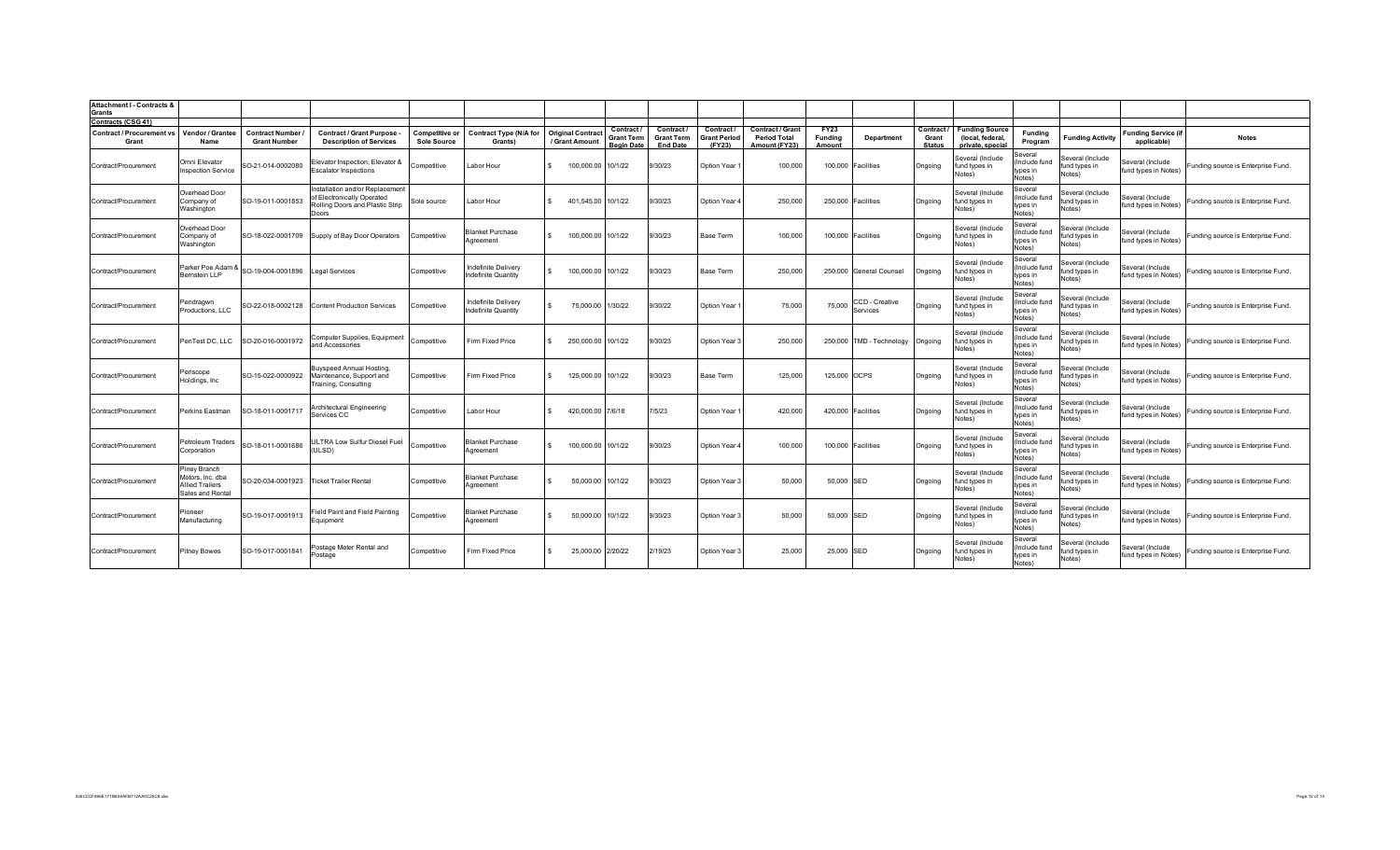## **Attachment I - Contracts & Grants Subsidies and Transfers (CSG 50)**

| Grant                | <b>Grantee Name</b>             | Grant<br>Number | <b>Grant Purpose - Description of Services</b>                            | <b>Competitive or Sole</b><br>Source | <b>Original Gran</b><br>Amount | Grant<br>Term<br>Begin<br>Date | Grant<br>erm En<br>Date     | Grant<br>Period<br>(FY23)     | <b>Grant Period</b><br><b>Total Amoun</b><br>(FY23) | Y23 Funding<br>Amount | Grant<br><b>Status</b> | <b>Funding Source</b><br>(local, federal,<br>private, special<br>revenue, specify if<br>ARPA) | <b>Funding Program</b>                                                    | <b>Funding Activity</b> | <b>Funding Service (if</b><br>applicable) | <b>Notes</b>                                                                                                                                                                                                                           |
|----------------------|---------------------------------|-----------------|---------------------------------------------------------------------------|--------------------------------------|--------------------------------|--------------------------------|-----------------------------|-------------------------------|-----------------------------------------------------|-----------------------|------------------------|-----------------------------------------------------------------------------------------------|---------------------------------------------------------------------------|-------------------------|-------------------------------------------|----------------------------------------------------------------------------------------------------------------------------------------------------------------------------------------------------------------------------------------|
| Contract/Procurement | Destination DC                  |                 | Marketing Events DC and the District of Columbia Non-Competitive/Sole Sol |                                      | 11,198,669                     |                                | 04/05/19 09/30/23 Base Year |                               | 11,198,669                                          | 11,198,669            | Ongoing                |                                                                                               | Several (Include fund ty Several (Include fund ty Several (Include fund   |                         | Several (Include fund<br>types in Notes)  | Funding source is Enterprise Fund, Paymen<br>to DDC is 86% of funds transferred to the<br>Marketing Fund. DC Code requires that<br>17.4% of hotel sales tax received by Events<br>DC be transferred to the Marketing Fund<br>annually. |
| Contract/Procurement | DC Chamber of Commerce          |                 | Marketing Events DC and the District of Columbia                          | Non-Competitive/Sole Sol             | 250,000                        |                                |                             | 10/01/19 09/30/24 Option Year | 250,000                                             |                       | 250,000 Ongoing        |                                                                                               | Several (Include fund ty Several (Include fund ty Several (Include fund   |                         | Several (Include fund<br>types in Notes)  | Funding source is Enterprise Fund.                                                                                                                                                                                                     |
| Contract/Procurement | DC Hispanic Chamber of Commerce |                 | Marketing Events DC and the District of Columbia                          | Non-Competitive/Sole Sol             | 300.000                        | 10/01/19                       |                             | 09/30/24 Option Year          | 300,000                                             |                       | 300,000 Ongoing        |                                                                                               | Several (Include fund ty Several (Include fund ty Several (Include fund   |                         | Several (Include fund<br>types in Notes)  | Funding source is Enterprise Fund.                                                                                                                                                                                                     |
| Contract/Procurement | Various                         |                 | Events DC Marketing for Programming and initiatives                       | Competitive                          | 1.000.000 TBD                  |                                | TBD                         | Not Applicab                  | 1.000.000                                           | 1,000,000             | Ongoing                |                                                                                               | Several (Include fund ty Several (Include fund ty Several (Include fund   |                         | Several (Include fund<br>types in Notes)  | unding source is Enterprise Fund. Vendor<br>selection and contract amount is not finalized                                                                                                                                             |
| Contract/Procurement | Destination DC                  |                 | Marketing Events DC and the District of Columbia Non-Competitive/Sole Sol |                                      | 4,247,000                      | 10/01/18                       |                             | <b>TBD</b> Not Applicab       | 4.247.000                                           | 4,247,000             | Ongoing                |                                                                                               | Several (Include fund ty Several (Include fund ty Several (Include fund   |                         | Several (Include fund<br>types in Notes)  | Funding source is Enterprise Fund. This<br>payment is based on additional tax imposed<br>by the District for Destination DC that is<br>transferred through Events DC.                                                                  |
| Contract/Procurement | <b>DC</b> Treasurer             |                 | Possessory Interest Tax                                                   | Non-Competitive/Sole Sor             | 202,529                        | N/A                            |                             | N/A Not Applicab              | 202,529                                             | 202,529               | Ongoing                |                                                                                               | Several (Include fund ty Several (Include fund ty Several (Include fund t |                         | Several (Include fund<br>types in Notes)  | Funding source is Enterprise Fund. This is tax<br>assessed by the District on the Entertainment<br>and Sports Arena.                                                                                                                   |
| Contract/Procurement | <b>Destination DC</b>           |                 | International Convention Sales                                            | Non-Competitive/Sole So              | 570,000                        | 04/05/19                       |                             | 09/30/23 Base Year            | 570,000                                             |                       | 570,000 Ongoing        |                                                                                               | Several (Include fund ty Several (Include fund ty Several (Include fund   |                         | Several (Include fund<br>types in Notes)  | Funding source is Enterprise Fund.                                                                                                                                                                                                     |
| Contract/Procurement | Various                         |                 | <b>Community Grants</b>                                                   | <b>BD</b>                            | 500,000                        | TBD                            |                             | <b>TBD</b> Not Applicab       | 500,000                                             | 500,000               | Ongoing                |                                                                                               | Several (Include fund ty Several (Include fund ty Several (Include fund   |                         | Several (Include fund<br>types in Notes)  | unding source is Enterprise Fund.                                                                                                                                                                                                      |
| Contract/Procurement | Various                         |                 | Community Benefit Agreements - Entertainment an TBD                       |                                      | 135,000                        | TBD                            |                             | <b>TBD</b> Not Applicab       | 135,000                                             | 135,000               | Ongoing                |                                                                                               | Several (Include fund ty Several (Include fund ty Several (Include fund   |                         | Several (Include fund<br>types in Notes)  | Funding source is Enterprise Fund.                                                                                                                                                                                                     |
| Contract/Procurement | Various                         |                 | Opportunity Fund - to attract Events to the ConverTBD                     |                                      | 620,000                        |                                |                             | 620,000                       | 620,000                                             |                       | 620,000 Ongoing        |                                                                                               | Several (Include fund ty Several (Include fund ty Several (Include fund   |                         | Several (Include fund<br>types in Notes)  | Funding source is Enterprise Fund.                                                                                                                                                                                                     |
| Contract/Procurement | Various                         |                 | Sponsorships                                                              | <b>BD</b>                            | 3,022,500                      | TBD                            |                             | <b>TBD</b> Not Applicab       | 3.022.500                                           | 3.022.500             | Ongoing                |                                                                                               | Several (Include fund ty Several (Include fund ty Several (Include fund   |                         | Several (Include fund<br>types in Notes)  | unding source is Enterprise Fund.                                                                                                                                                                                                      |
|                      |                                 |                 |                                                                           |                                      |                                |                                |                             |                               |                                                     |                       |                        |                                                                                               |                                                                           |                         |                                           |                                                                                                                                                                                                                                        |
|                      |                                 |                 |                                                                           |                                      |                                |                                |                             |                               |                                                     |                       |                        |                                                                                               |                                                                           |                         |                                           |                                                                                                                                                                                                                                        |
|                      |                                 |                 |                                                                           |                                      |                                |                                |                             | <b>Total</b>                  |                                                     | 22.045.698 22.045.698 |                        |                                                                                               |                                                                           |                         |                                           |                                                                                                                                                                                                                                        |